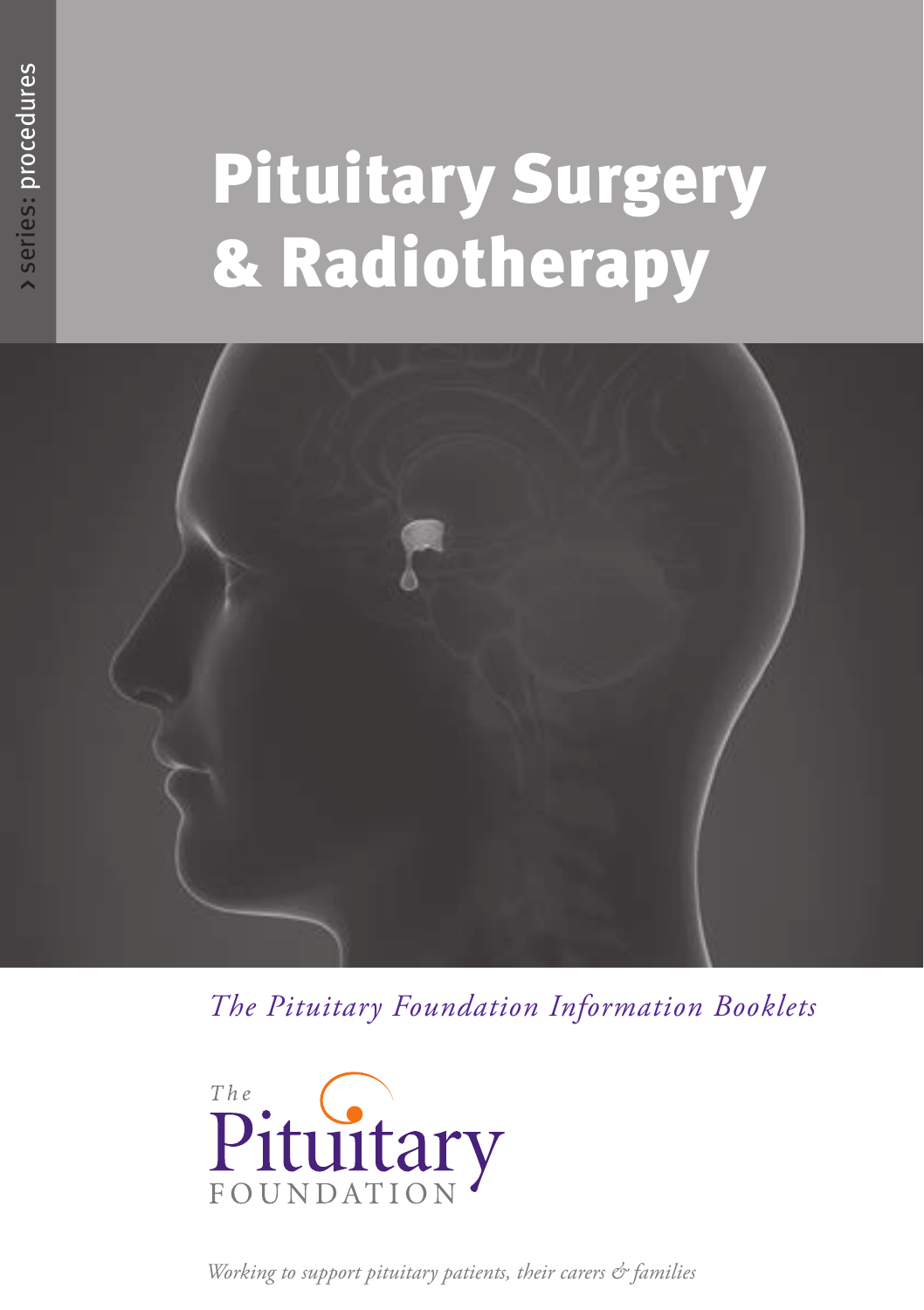

**The Pituitary Foundation is a charity working in the United Kingdom and Republic of Ireland supporting patients with pituitary conditions, their carers, family and friends.**

Our aims are to offer support through the pituitary journey, provide information to the community, and act as the patient voice to raise awareness and improve services.

#### **About this booklet**

The aim of this booklet is to provide general information about pituitary surgery and radiotherapy. You may not find that all of the information applies to you in particular but we hope it helps you to understand your condition better and offers you a basis for discussion with your GP, endocrinologist and neurosurgeon.

| Where is my pituitary gland, & what does it do?    | $\overline{\mathcal{Z}}$ |
|----------------------------------------------------|--------------------------|
| What is a pituitary tumour?                        | $\mathcal{Z}$            |
| Why do I need an operation?                        | $\overline{4}$           |
| <b>Surgical treatment</b>                          | $6 - 7$                  |
| Trans-sphenoidal surgery                           | $\overline{7}$           |
| Craniotomy                                         | 8                        |
| What is the aim of surgery & how likely is a cure? | 9                        |
| What can go wrong during & after the operation?    | 10                       |
| What happens after the operation?                  | $11 - 14$                |
| Surgery - one patient's story                      | 14                       |
| Radiotherapy                                       | $15 - 20$                |
| Radiotherapy questions                             | $19 - 20$                |
| Radiotherapy - one patient's story                 | 20                       |
| How will surgery &/or radiotherapy affect my life? | $21 - 22$                |
| Prescriptions                                      | 21                       |
| Driving                                            | 21                       |
| Alcohol & replacement hormones                     | 22                       |
| Insurance & pensions                               | 22                       |
| Employment                                         | 22                       |
| Loss of libido, infertility & relationships        | 22                       |
| Personal medical identification                    | 22                       |
| Membership & donation information                  | 23                       |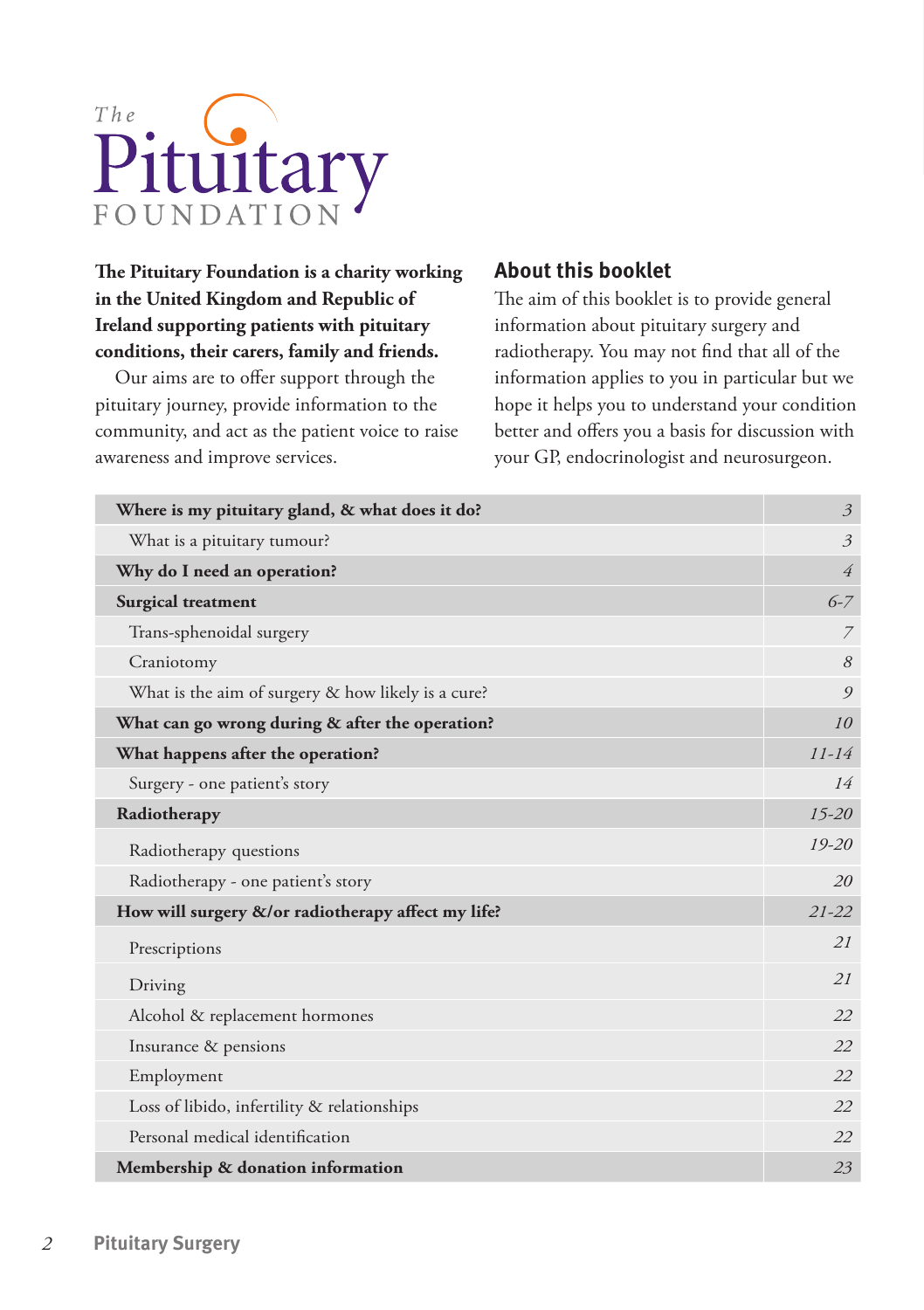### Where is my **pituitary gland,** & what does it do?

**Your pituitary gland is about the size of a pea and is situated in a bony hollow just behind the bridge of your nose. It is not part of the brain but is connected to it by a stalk with a tuft of special blood vessels through which the brain sends the hormonal messages that control the functions of the gland. Across the space between the gland and the brain lie the optic nerves - the nerves that connect the brain to the eyes.**

The pituitary gland produces hormones, which are distributed in the body by the blood stream to control various important body functions. The pituitary is the controlling gland through which the brain instructs all the other major endocrine glands. Special cell groups within the pituitary gland control different functions:

- the stress response
- metabolic rate (which is the speed at which the body uses food as fuel, i.e. calories/food)
- growth
- milk production
- sexual function (in particular, the menstrual cycle in women) and fertility.

#### **What is a pituitary tumour?**

Pituitary tumours are often known as 'adenomas'; this means a benign (noncancerous) tumour involving glandular material. With an adenoma, cells of the pituitary gland begin to function independently of the normal control by the brain, and slowly increase in number. Adenomas account for more than 95% of all pituitary tumours. We do not know what causes the majority of pituitary



adenomas, but they are not caused by stress. Only in very exceptional cases, less than 1%, are they hereditary.

The other 5% of pituitary tumours have many causes. The most common in a very long list are meningiomas and craniopharyngiomas. All of these tend to cause similar symptoms to pituitary adenomas, although there are some subtle differences.

The word 'tumour' covers a lot of different conditions and may often have frightening connotations. The vast majority of pituitary tumours are benign: only very rarely (less than 1%) the tumour will be malignant (cancerous).

There are several different types of pituitary tumours. You will probably understand this booklet better if you know what sort of tumour you have. If you do not know, ask your endocrinologist to explain the different types of tumour to you and tell you which one you have.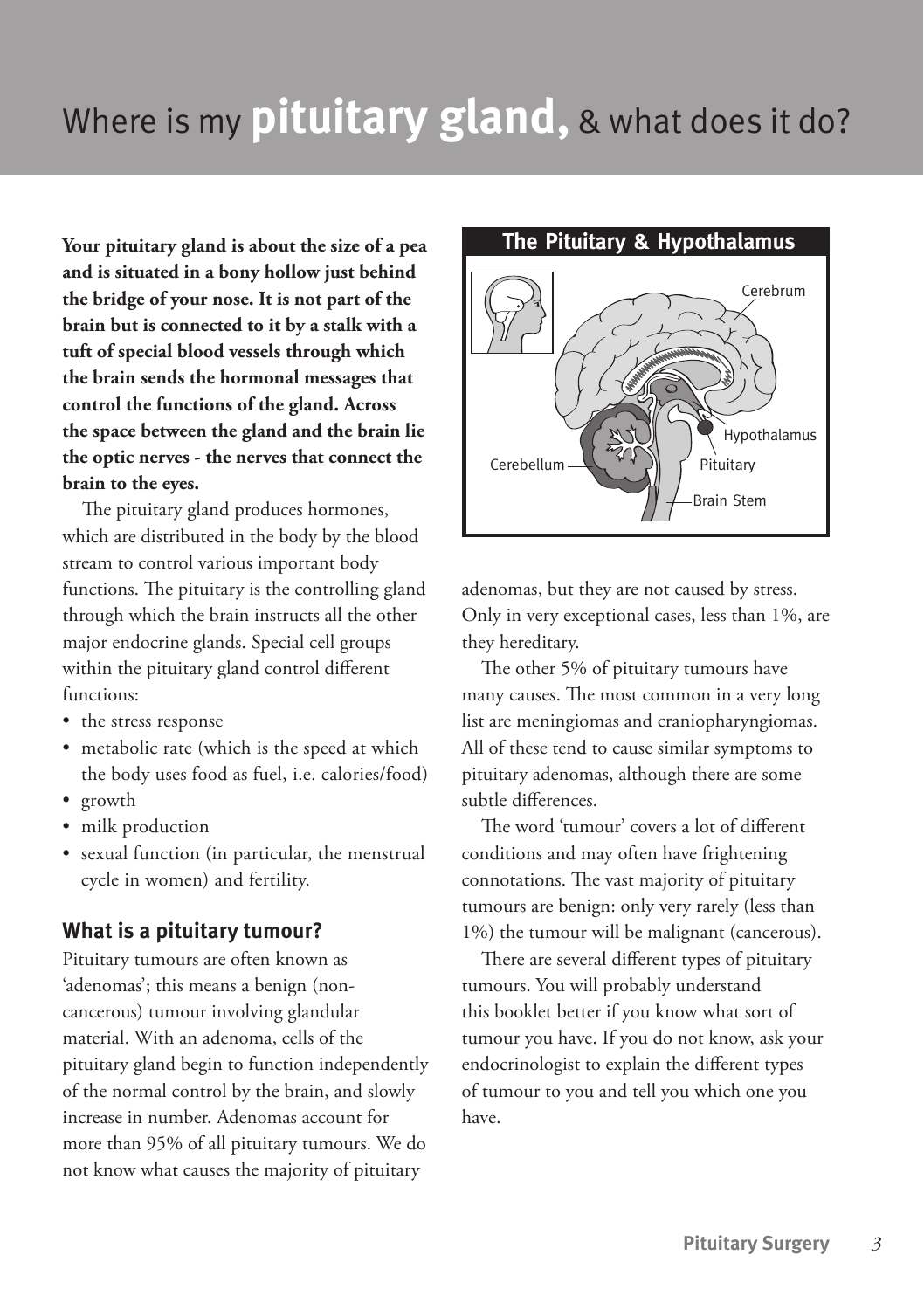## Why do I need an **Operation?**

**A pituitary tumour may affect your vision, your hormonal balance or other functions. These symptoms commonly lead to the diagnosis.**

#### **Vision**

If your pituitary tumour has enlarged considerably, it may be pressing on the optic nerves (to the eyes) which lie just above the pituitary gland. This can affect your eyesight, and may cause any of the following symptoms:

- It may reduce the amount that you can see overall so that particular areas in your field of vision are reduced. This usually affects the periphery (to the side) and makes it seem as if you are looking down a tunnel. It often affects one eye more than the other. This is technically known as a bitemporal hemianopia
- It can affect vision by reducing your ability to see detail. This is called reduction in visual acuity. This will be discovered when you look at the reading chart that you will undoubtedly have seen in almost every doctor's surgery and perhaps, too, in one of the endocrine clinics you have attended
- Large tumours can cause double vision, but very rarely

#### **Hormone disturbances**

A significant number of pituitary adenomas are discovered because they cause the overproduction of one particular hormone. In contrast, another group of pituitary adenomas fail to produce one or more hormones.



The three most common types of overproducing adenomas are:

- Prolactin-secreting tumours (prolactinomas), which produce the hormone prolactin. Please see our *Prolactinoma Booklet*
- Cushing's disease: this is caused by overproduction of the hormone ACTH (adrenocorticotrophic hormone) which in turn releases cortisol (the body's natural glucocorticoid steroid hormone). Please see our *Cushing's Booklet*
- Growth hormone-secreting adenomas: the excess secretion of growth hormone causes a condition called acromegaly. Please see our *Acromegaly Booklet*

There are a couple of other hormone-producing tumours, but these are very much rarer.

The groups of pituitary adenomas which fail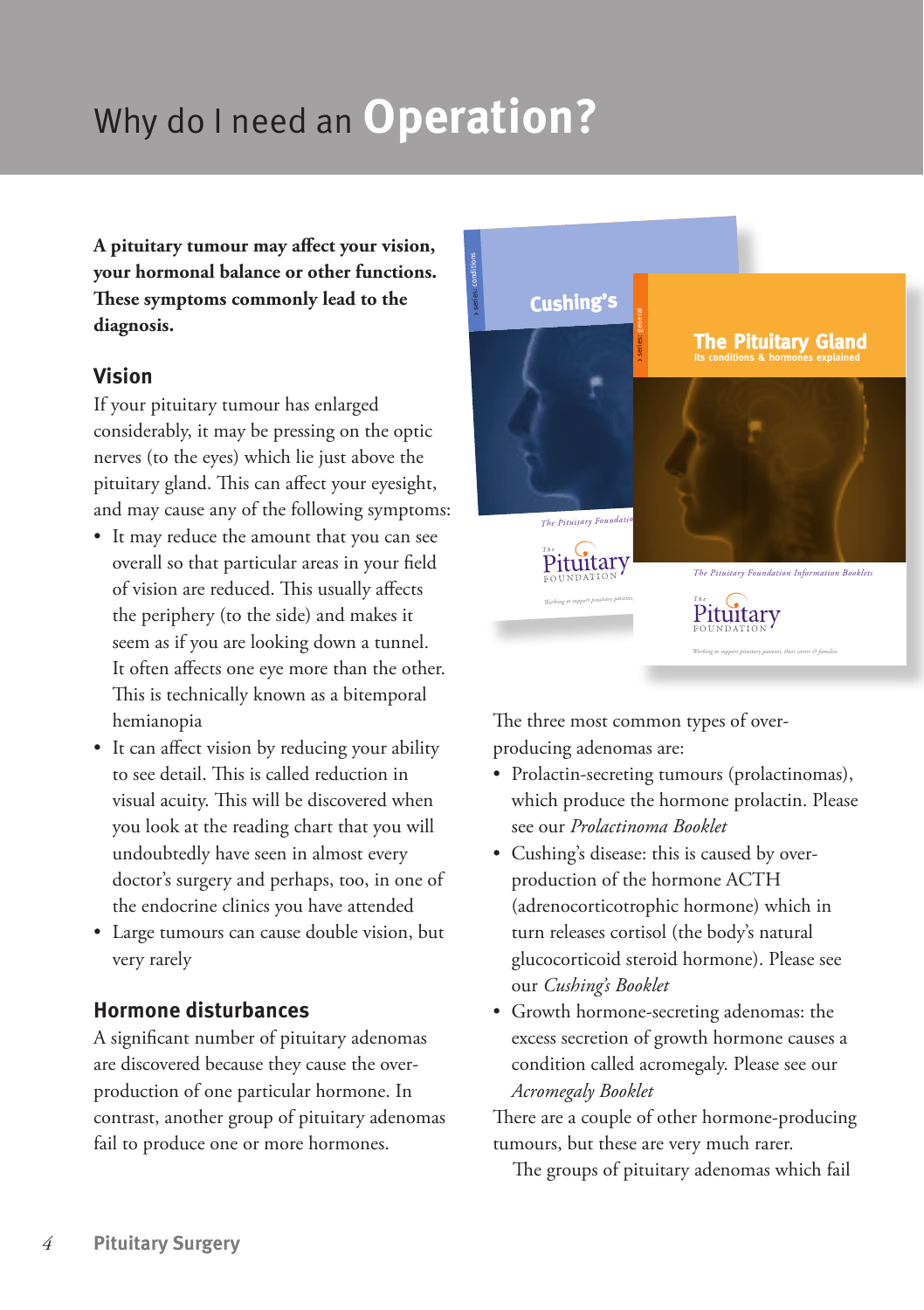## Why do I need an **Operation?**

to produce one or more hormones are called non-functioning pituitary adenomas. This condition results in symptoms of hormone deficiency. They are often diagnosed late because they don't produce specific symptoms of hormone excess. Please see our booklet entitled *The Pituitary Gland: Its Conditions and Hormones Explained.*

#### **Other functions**

A tumour can also be discovered when its increase in size has effects on functions other than vision. For example, occasionally (and again very rarely) tumours can be so large that they can cause blockage of the circulation of the fluid inside the brain, leading to a condition called hydrocephalus (water on the brain).

#### **Size**

When pituitary tumours are very small, (less then 1cm) they are called microadenomas. Large tumours (over 1 cm) are called macroadenomas. Large tumours can also prevent normal hormone secretion by other parts of the pituitary gland causing symptoms of hormone deficiency. Sometimes they are more difficult to control.



#### **Incidental discovery**

Pituitary tumours are sometimes discovered when a patient has a scan for some other reason. This is happening more and more commonly as patients receive scans for other conditions. For example a CT scan or an MRI scan may be performed to investigate headaches, dizziness, hearing loss or other symptoms and this may lead to discovery of a pituitary tumour which is completely unrelated to these symptoms. Patients with incidentally discovered tumours require surgery only if the tumour has reached a certain size or if it is found to increase in size over time.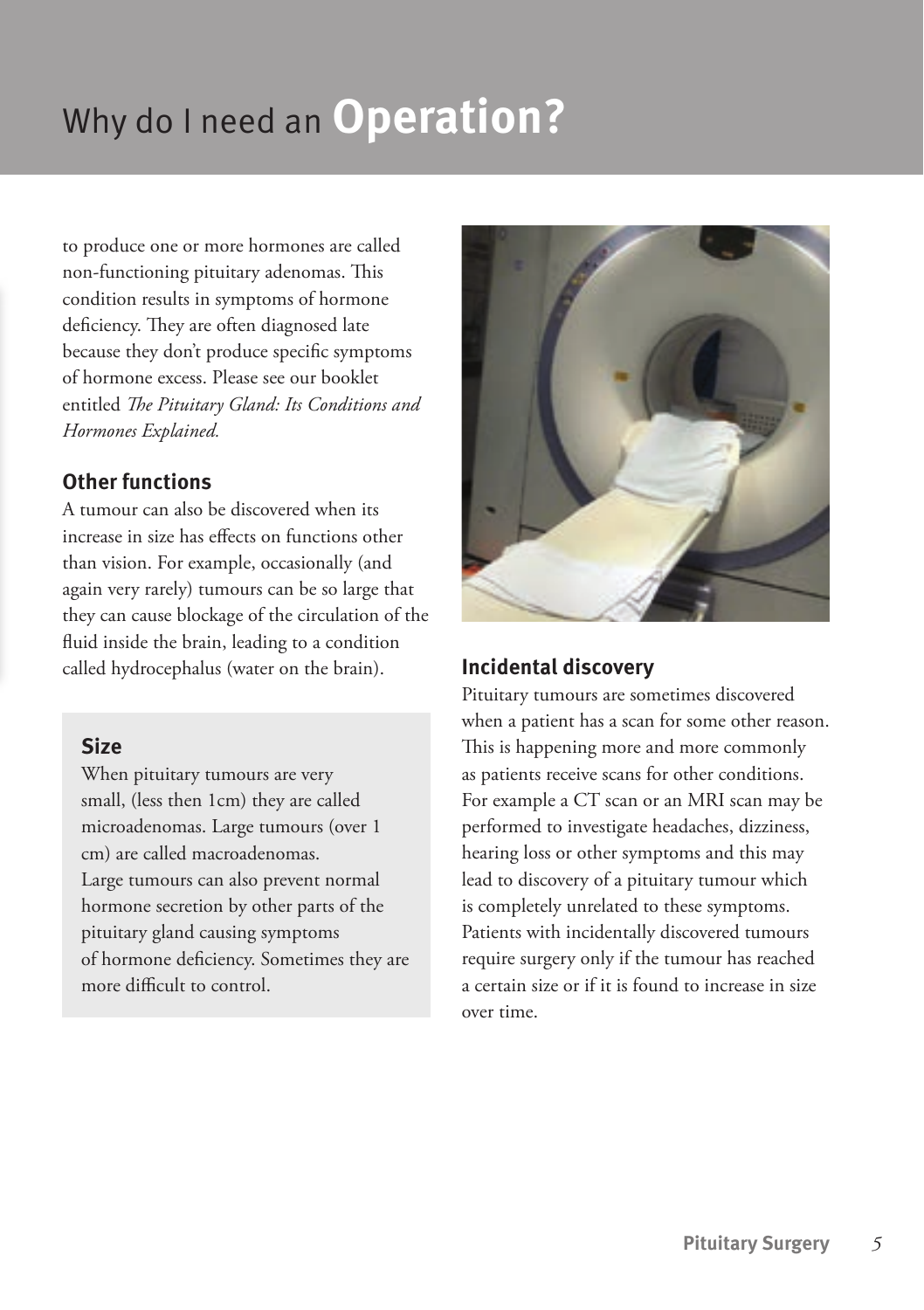#### *6* **Pituitary Surgery**

**Operations on pituitary tumours are generally quite safe, although as with all surgical procedures there are some associated risks and potential complications. The choice of surgeon is crucial to the likelihood of successful removal of the tumour, with experienced pituitary surgeons having the best results. The duration of hospital stay depends on the type of surgery (see below).**

Surgical **treatment**

Some units like to transfer their patients back to the referring endocrinologist fairly soon after the operation for more detailed tests. Other units discharge the patient home and refer the patient to the endocrinologist as an outpatient.

#### **What will surgery achieve?**

The aim of surgery is to remove as much of the tumour as safely as possible, without damage to the delicate nerves and blood vessels in the area. Surgery can, in some cases, remove all of very small tumours but complete removal of large tumours can be difficult and inaccessible areas of the tumour will be left in place. For many patients it is an essential part of their treatment to achieving restoration of hormone balance there is more information on this subject later in this booklet.

#### **What sort of surgery is undertaken?**

Most operations on the pituitary gland are now carried out through the nose. This is called trans-sphenoidal surgery. 'Trans' means across and 'sphenoid' is the air cavity in which the pituitary gland sits, as you will see from our diagram on page 7. Trans-sphenoidal surgery is traditionally performed using an operating

microscope. More recently, technological advances have led to the use of fibre optic endoscopes in pituitary surgery. This is a newer technique and is called endoscopic pituitary surgery.

Operations through the skull (craniotomy) are far less common these days than they used to be. However, there are still situations where a craniotomy is required, for example, if parts of the tumour cannot be reached through the nose.

#### **Preparations for pituitary surgery**

Patients having pituitary surgery are usually under the care of an endocrinologist who will have carried out extensive blood tests and special scans (MRI scans) before referring them to a neurosurgeon who specialises in pituitary surgery. Many of these tests will have been done on an outpatient basis, and you will probably only need to be admitted to hospital for the operation itself.

You would usually be admitted to the ward the day before your operation. Pituitary operations are performed under a general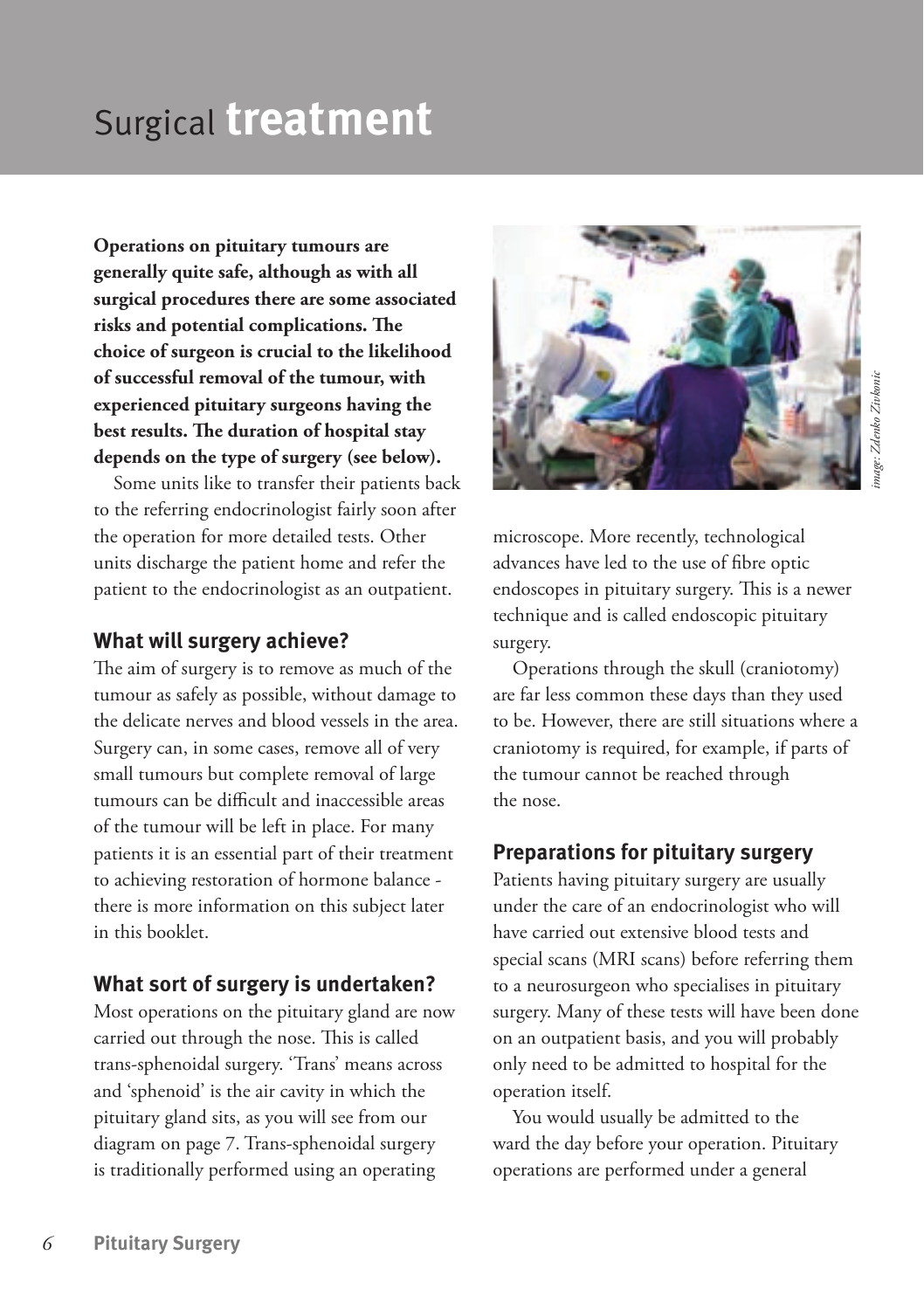### Surgical **treatment**

anaesthetic. The anaesthetist will see you before the operation and will give you details of what will be happening. If you have any concerns about general anaesthetic you should discuss them with the anaesthetist at this stage. If you require further information with regards to anaesthesia you can obtain this from the website of the Royal College of Anaesthetists where there is a section for patient information (http://www.rcoa.ac.uk/).

Following trans-sphenoidal surgery you would usually stay in hospital for 3 to 5 days. Recovery is generally quite straightforward and depending on the individual, you could expect to pick up the threads of your life again after a few weeks, although some require longer. You may require a further few weeks away from work if necessary. We advise that you listen to what your body is telling you and don't try to do too much, too soon. If the operation has to be performed through a craniotomy, the hospital stay is usually 7 to 10 days. Recovery following craniotomy is slower and you may need to stay off work for approximately 2 months. Following craniotomy you cannot drive for 6 months (see section on driving).

#### **Trans-sphenoidal surgery**

Trans-sphenoidal surgery is performed through the nose. Traditionally, the operation has been performed using an operating microscope (standard trans-sphenoidal surgery). More recently, fibre optic endoscopes have been used in some centres (endoscopic trans-sphenoidal surgery).



#### **Microscopic trans-sphenoidal surgery:**

The procedure is performed using an operating microscope. There are a number of different ways in which the surgeon can reach the pituitary area:

- Through one nostril. This can be done without any external (outside) incision but in some people (particularly those with small nostrils) it may be necessary to make an external incision in the crease on the side of one nostril.
- An alternative approach is through an incision under the lip, just above the front teeth, which then allows access to the nasal cavity.

In the next step, the nasal septum is moved to the opposite side. Metal retractors are placed inside the nasal cavity. Some bone is removed from the roof of the nose. This allows access to the pituitary tumour. The tumour (or as much of it as possible) is removed. At the end of the procedure, the nose is packed to decrease the amount of bleeding from the nose. The packs are removed after 48 hours.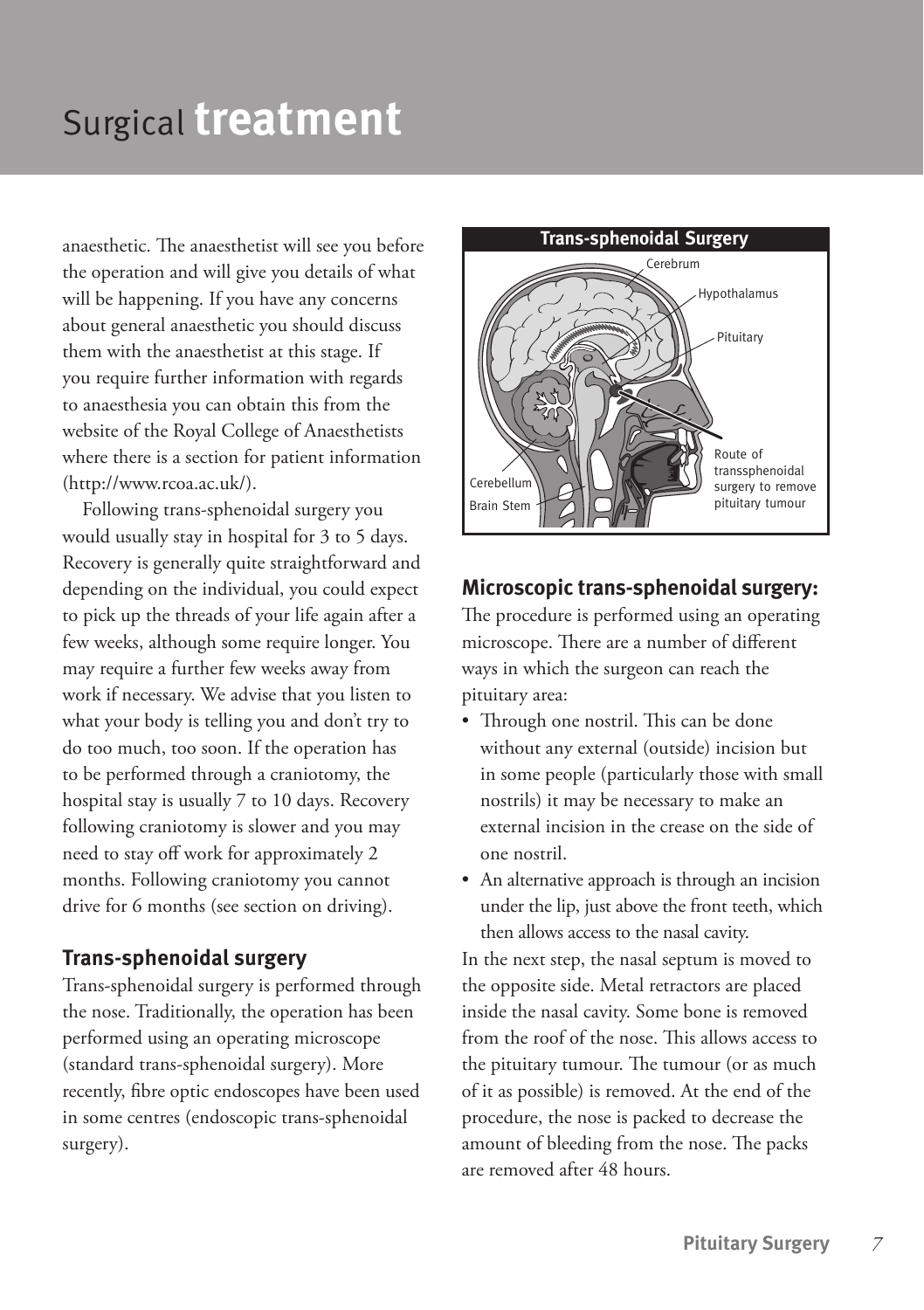### Surgical **treatment**

#### **Endoscopic trans-sphenoidal surgery: This is a newer technique and is a modification of the standard technique.**

There is no need for an external incision. There is no need for insertion of metal retractors into the nose. An endoscope (a fine fibre-optic tube) is inserted through one of the nostrils. Similar to the standard technique, some bone is removed from the roof of the nose. The rest of the procedure is the same as the standard approach although slightly different instruments are used. The main difference in using an endoscope is to provide light and vision for the surgeon, instead of an operating microscope. In addition, it is less common to use nasal packing at the end of the operation which makes the first few days after surgery more comfortable for the patient.

For both types of surgery, once the tumour is removed, some repair work will be needed at the site through which the tumour has been removed. Some surgeons allow this to heal naturally, which it usually does. Others use body tissue to make a repair. Usually this tissue is either fat from the abdomen or a postage stamp-sized piece of a membrane from the thigh, sometimes with a bit of muscle as well. Your surgeon should tell you if he or she uses this sort of repair.

**Each of these routes has theoretical and practical advantages and disadvantages, and ultimately will be the choice of the surgeon.** **How long will the operation take?** The anaesthetic will take 20 to 40 minutes, depending on a number of different factors. Trans-sphenoidal surgery usually takes approximately 1 to 2 hours. These are guidelines only and in some cases the surgery may take longer depending on a number of factors.

#### **Craniotomy**

#### **Craniotomy is an operation performed through an opening in the skull. This is also performed under a general anaesthetic**

Surgeons differ in the amount of hair they remove for surgery. Usually only a small amount of hair is shaved. This is often a thin strip along the line of the skin incision and thus isn't very noticeable. A window is made in the skull by taking a flap of bone off, which is put back at the end of the operation and fixed in place with small titanium plates. Through the opening in the skull the surgeon performs the surgery under an operating microscope and removes as much of the tumour as possible. When you wake up, a small drain is usually under the skin of the forehead and you may have a headache. The incision is usually just behind the hairline, so that when everything settles down your hair will regrow and the incision is invisible. You may find that there is some swelling in the forehead and you may even have a black eye for a while caused by blood in the wound. Most neurosurgeons use metal clips rather than stitches as these heal with a very neat scar and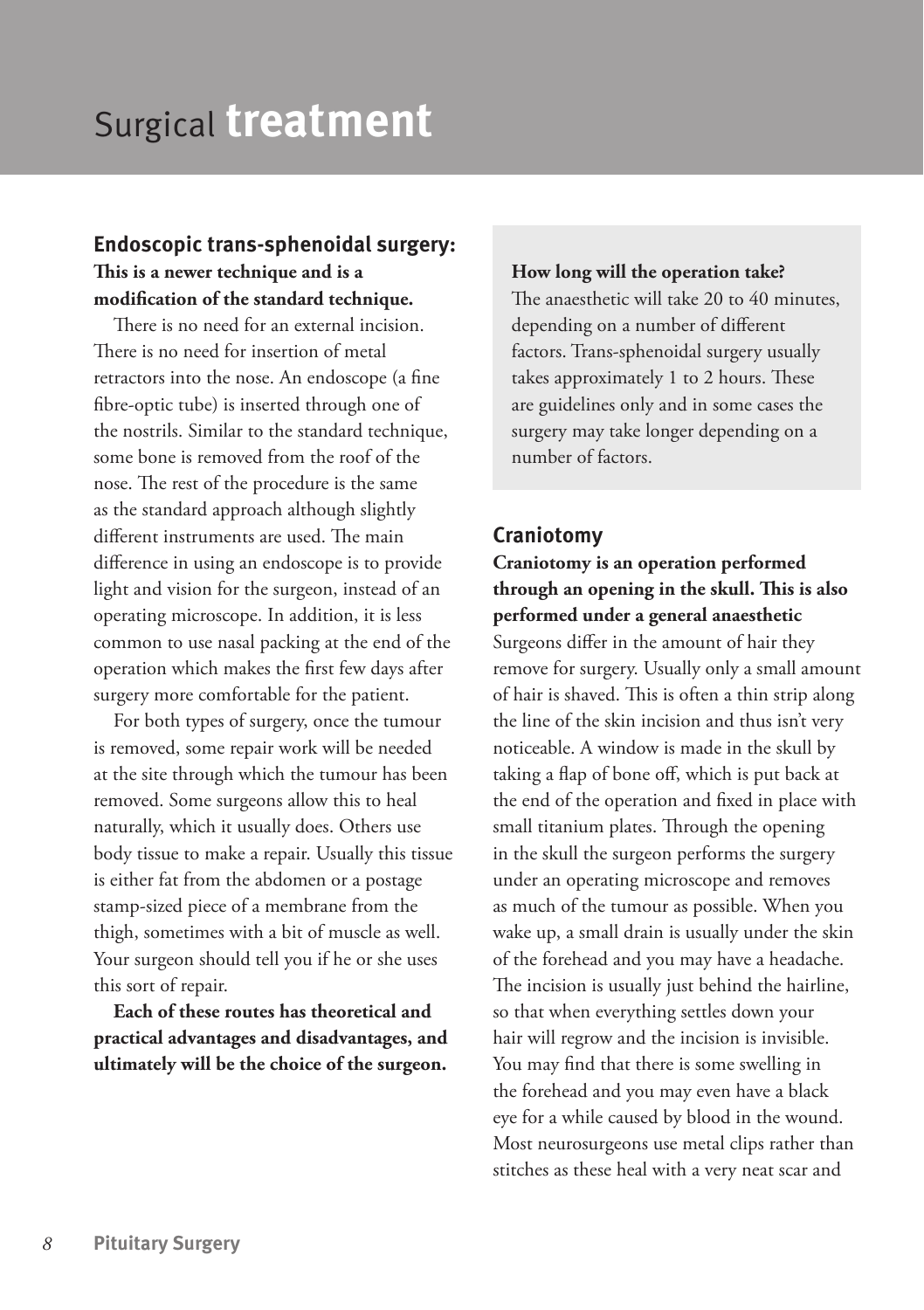### Surgical **treatment**

are quick to put in. These clips or stitches are removed between four and seven days following the operation.

#### **How long will the operation take?**

The anaesthetic will take 20 to 40 minutes, depending on a number of different factors. Craniotomy usually takes 2 to 4 hours. These are guidelines only and in some cases the surgery may take longer depending on a number of factors.

#### **What is the aim of surgery & how likely is a cure?**

**The aim of surgery depends on the type of tumour and the presenting symptoms.**

*For hormone producing tumours (Prolactinoma, Cushing's and Acromegaly)* the aim of treatment - a cure\* - is a normalisation of hormone balance. In many cases, surgery is one stage of treatment to bring about a cure; radiotherapy and medication may also be required. It may take some time before hormones reach a 'normal' level. For small hormone-producing tumours, most surgeons would expect over half of their patients to be cured by the operation, but larger tumours may not be completely removed even by an experienced surgeon.

*\*The use of the word 'cure' in the section above is often used by surgeons as stated: the complete normalisation of hormonal balance. This use of 'cure' can be confusing to some patients. Some* 

*patients find significant reduction in symptoms, other patients have complete reduction. However, most patients experience life changes which can include taking medications long-term or adapting to physical changes that don't go back to 'normal'.*

*For non-functioning pituitary adenomas,* which usually present with visual symptoms, the aim of surgery is to prevent further deterioration in vision and if possible to regain lost vision. It is not essential (and in many cases not possible) to remove the entire tumour. The aim is to remove the pressure from the optic nerves. Therefore the word "cure" which would imply removal of the entire tumour is probably not appropriate. Most surgeons would expect at least three quarters of patients overall to show improvement in vision, with about a third returning back to normal. The extent of recovery will depend on how bad the vision is prior to the operation. The improvement, when it occurs, continues over 6 months after the operation.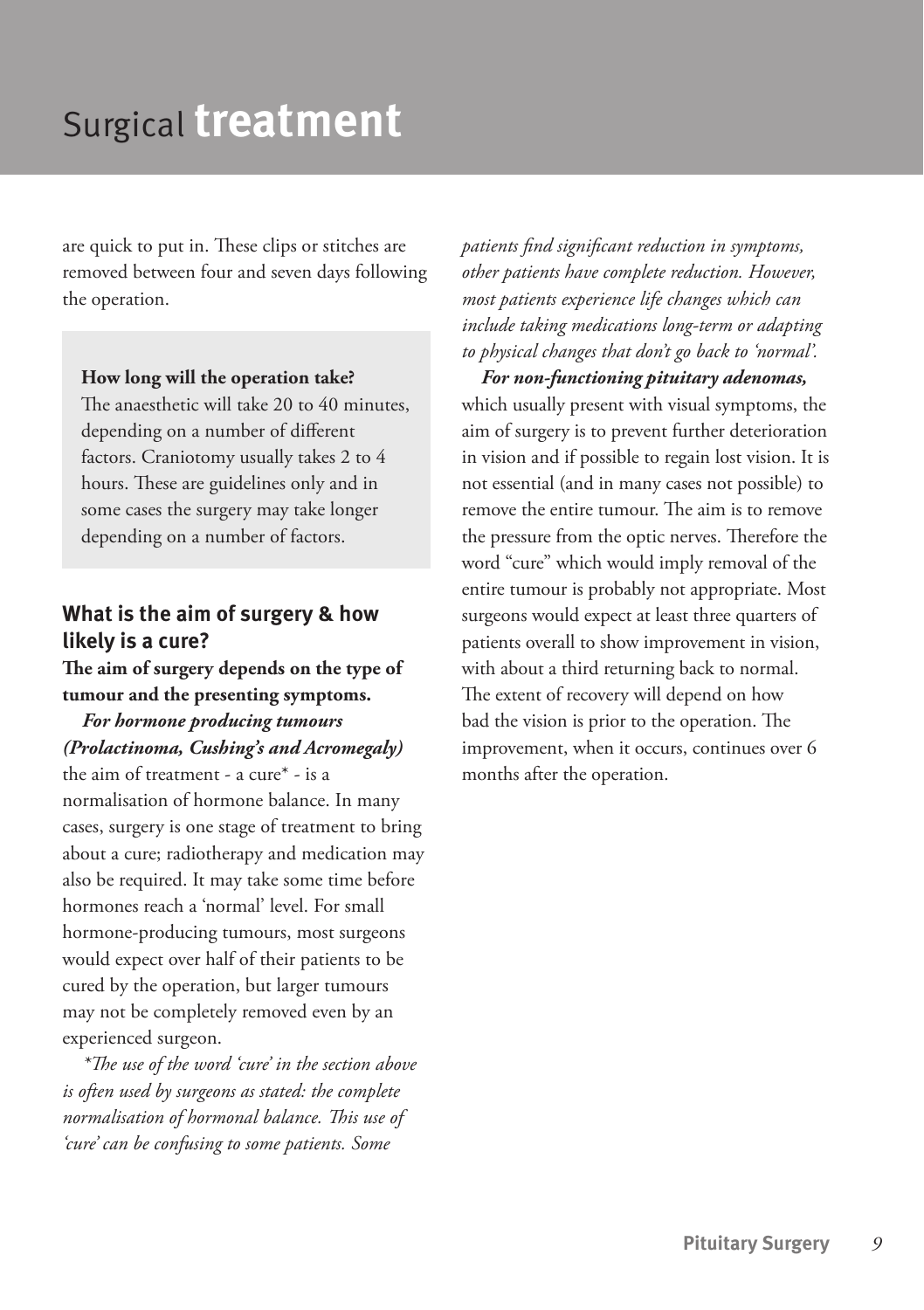#### **Potential complications**

**CSF Leak** The most common problem, in 5-15% (as per recent literature) of patients, is a leak of brain fluid. This fluid is known as CSF (cerebrospinal fluid). If it occurs, a clear salty fluid will drip down through the nose or down the back of the throat. If you find clear fluid leaking from your nose after being discharged from the hospital, phone your surgical ward to arrange to go back as soon as possible. It will be important for them to see the fluid, so collect any drips in a small clean jar. The fluid will be tested to see if it is CSF. Sometimes, however, the fluid is simply watery mucous, which is completely safe.

Each unit has its own way of managing this problem, but it is vitally important to control it. Many units use a small fine tube (a spinal drain) in the back for a few days to control the leak. A second operation may be needed to take a patch of fat from the abdomen or a bit of a membrane from the thigh, to seal the leak. Please note, this second operation is only required in about 1% of all patients undergoing surgery.

**Meningitis** If the CSF continues to leak, bacteria can creep up via the route that the CSF is escaping from and lead to inflammation of the brain, a form of meningitis. If you did suffer from this, you would feel unwell, develop a fever, a stiff neck and find bright lights bothered you. You should seek medical advice immediately and if meningitis is confirmed you will be treated with antibiotics.

**Bleeding** Very rarely, bleeding during the operation can cause a problem and an operation may be abandoned and a repeat operation

offered at some later stage. Bleeding into the brain or damage to/from the carotid artery (main blood vessel/artery to the brain) can cause a stroke but fortunately this is very rare as explained in the above complication. **Vision** Deterioration in vision following surgery can occur after surgery but is rare. **Hormone problems** Your tumour may have already damaged the pituitary gland and caused hormone deficiencies. However, surgery can also damage any remaining normal pituitary gland and lead to further hormone deficiencies. Fortunately, all pituitary hormones can be replaced by medication. Taking these medications may be a temporary or a life-long requirement. The most common hormone problem during the early postoperative period is called diabetes insipidus (see page 11 for more details).

**Repeat surgery** In case of hormone producing tumours, sometimes the surgeon will offer a second operation if the hormone condition has not been corrected. This decision should always be reached in conjunction with your endocrinologist. In case of non-functioning pituitary adenomas, further surgery may be required if the tumour recurs at a later date. **Seizures (craniotomy only)** Epileptic fits (seizures) can occur in patients who have had craniotomy although this is fortunately not common. Because of risk of seizures, patients who have undergone craniotomy should not drive for 6 months after surgery and should inform the DVLA about their operation. If a seizure occurs, then treatment with anti-epileptic medications may be necessary and additional rules for driving apply (see under driving).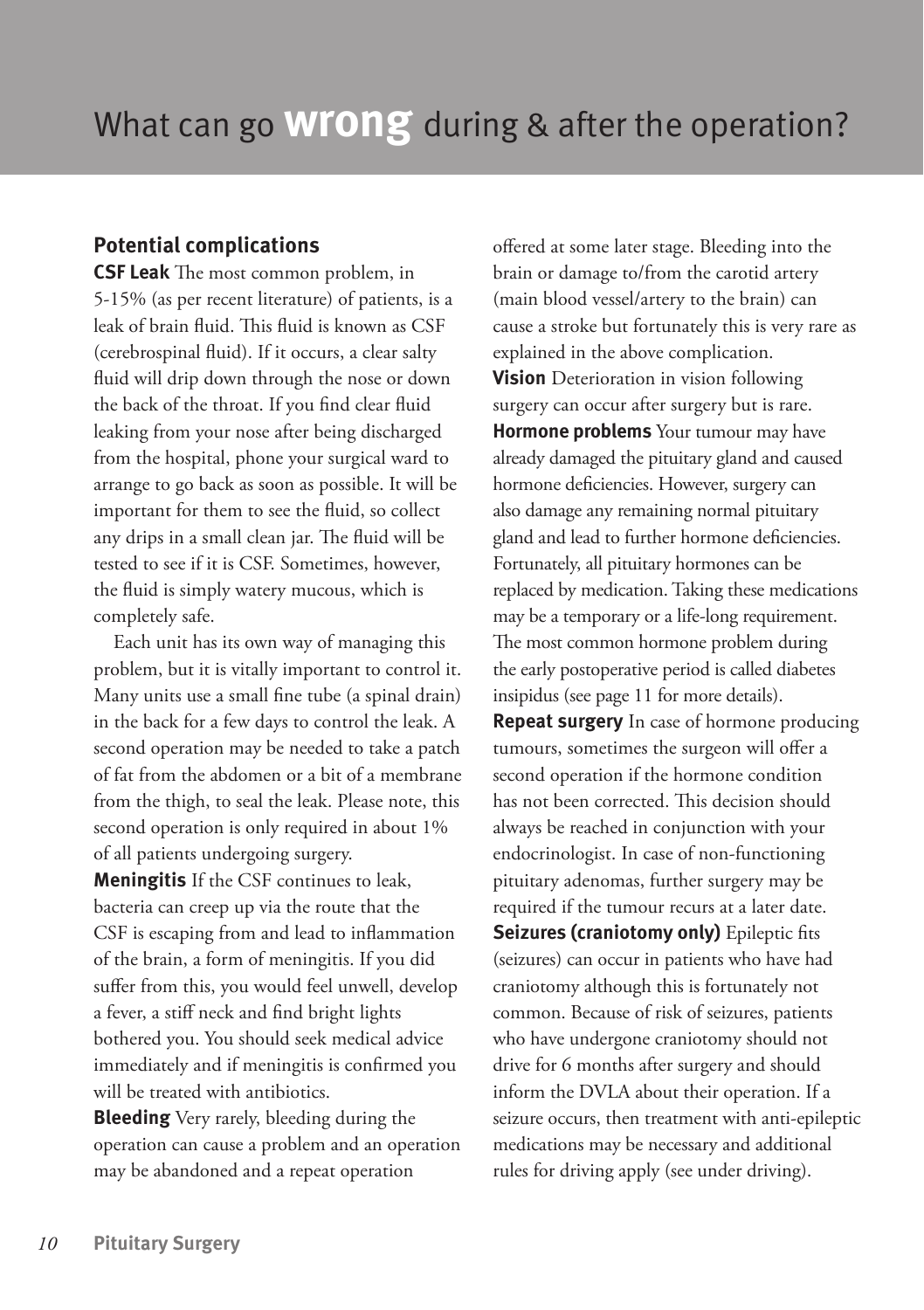### What happens **after** the operation?

#### **Immediate**

**If you have had standard trans-sphenoidal surgery, you will wake up from the operation with padding inside your nose. Some units use special sponges and some units prefer to use long ribbons. How long these are left in place varies. Usually they are removed 1 or 2 days after surgery, but this may differ between different centres. The doctors and ward nurses will tell you, but be sure to ask. You may experience some discomfort whilst the packs are in and removal can be painful for some, but it is a short procedure. Usually, packs are not used following endoscopic surgery.**

When you wake up from the operation, you are likely to have a painful nose, perhaps a headache or bruising of your face. You will be asked routine questions by the nurse, many of which will seem a little strange, such as what day it is and where you are. They will also test your eyesight, and check movement of your arms and legs. You will have a drip in your arm and you will not be allowed to drink for a while. Because you have to breathe through your mouth you may feel rather dry and thirsty. When you go back to the ward you usually feel very much more comfortable and you should be on your feet the following day.

#### **The next few days**

If you have excess production of a hormone, you may not notice very much difference in symptoms at all, at first.

If your vision was affected before the operation, you may notice your vision improving while you are still in the hospital although this is not always the case. Most units will check this before you are discharged to make sure that the operation has had its desired effect. Note, that even if your vision does not improve the operation may be considered successful if it prevents further deterioration.



The doctors and nurses will want to know how much fluid you are taking in, and passing out in your urine, and therefore you will be on a strict fluid balance chart.

Very occasionally, the part of the pituitary gland which helps control the volume of urine can be disturbed and you may start to produce a lot of urine and be very thirsty. This is called diabetes insipidus (DI) and is not connected with the much more common diabetes mellitus where you have too much sugar in the blood. If this occurs you may need an injection, tablets or a nasal spray of DDAVP (desmopressin) which mimics the natural anti-diuretic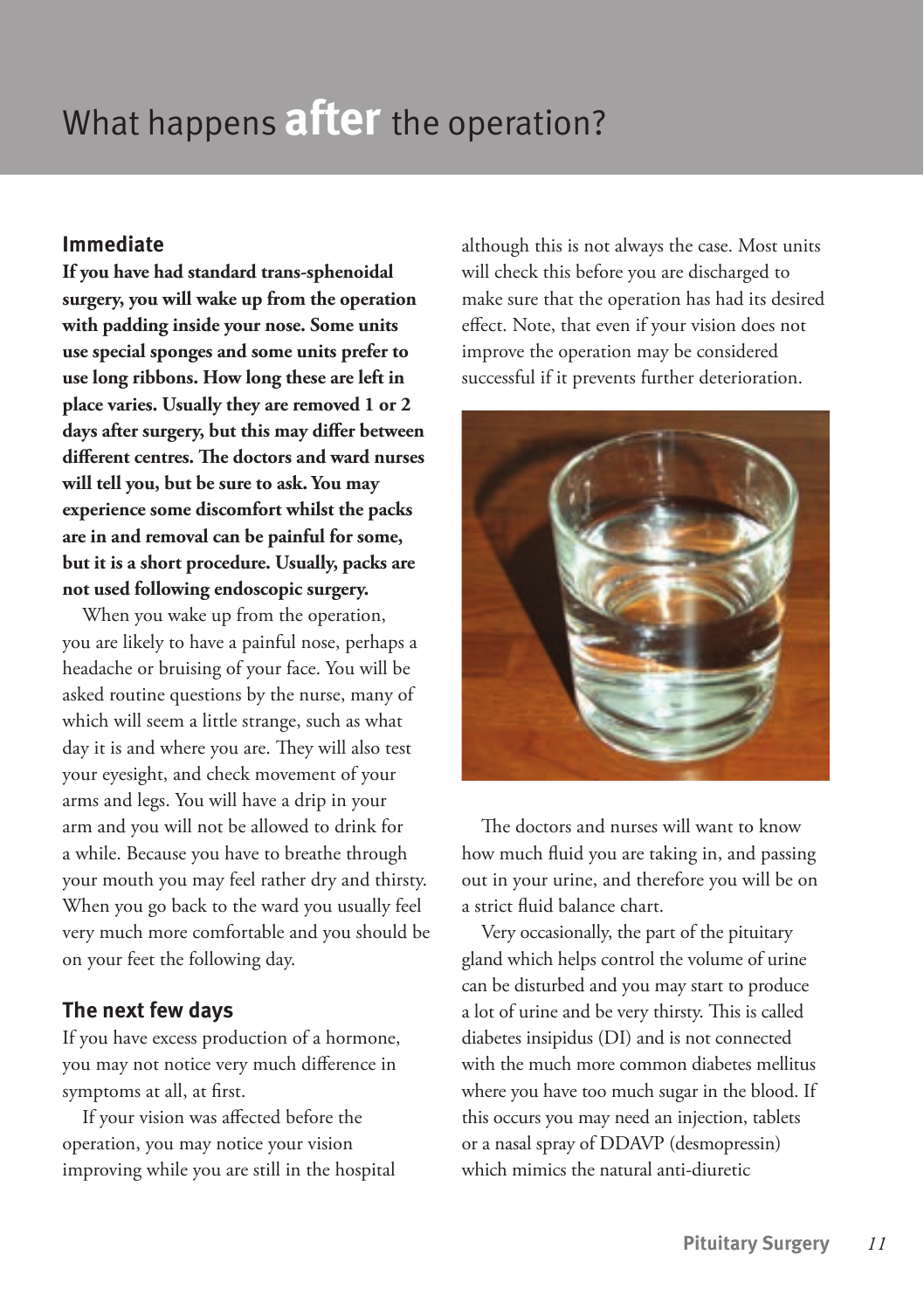### What happens **after** the operation?

hormone to help control this excess urine. It may be necessary to continue this for a few weeks or even months. Occasionally, it can be permanent.If you do feel thirsty, however, the most common reason is because you are breathing through your mouth. Please see our *Diabetes Insipidus Booklet.*

About ten days following surgery, usually when you have returned home, a problem can occur with fluid balance, the ratio of fluid input to urine output (this is very rare, although more common in the over 65s). The pituitary becomes 'confused' and releases too much of the natural 'DDAVP'. This interferes with the control of urine production and the body is unable to pass sufficient urine to balance the amount you drink. This results in very dilute blood and causes the sufferer to feel washed out, tired and headachy. If you feel like this after you have been discharged, tell your GP or the neurosurgery/endocrine unit as soon as possible. They should do a simple blood test to measure your blood electrolytes to see if your sodium level is low. If it is, you will be told to restrict your fluid intake to about half a litre a day and the problem will usually right itself. They may want to re-admit you for a short while.

You may discover some stitches in your nostril or under your upper lip used to close the incision. These stitches are usually soluble. The wound will be completely healed in two to three weeks.



#### **Going home**

If you are given any medication to take home, you will usually be given enough for the following seven days. You will also be given a letter to give to your GP, which includes information about your medication. This may be faxed to your GP.

If you need to keep taking your medication, make sure you arrange to get a repeat prescription from your GP before your hospital supply runs out. Some surgeries require up to 48 hours notice for repeat prescriptions. Have someone collect you to drive you home, but let the staff know if this isn't possible, so they can arrange transport.

You may need a sick note for your employer. Speak to the nurse in charge of your ward if you need a form to be completed.

Once you are home, you may feel a bit anxious after such surgery and the level of care you've had. This is normal and you'll gain confidence each day. Rest when you can, even if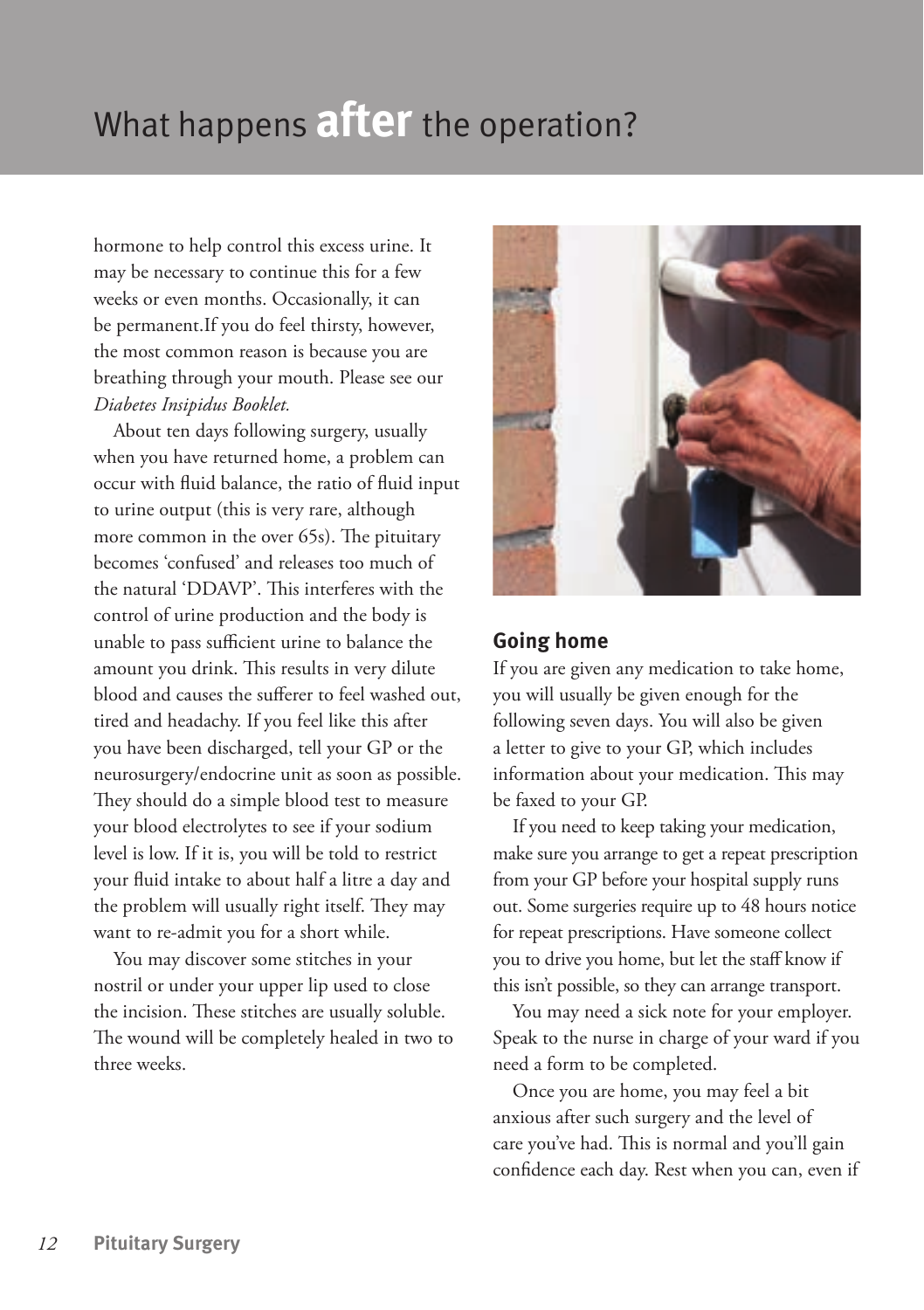### What happens **after** the operation?

it's just putting your feet up in the afternoon for the first days or weeks home. If you have any concerns during this time, contact your GP or the ward you stayed on for advice.

#### **Hormone replacement**

Most patients will be given cortisol replacement as a drug called hydrocortisone. In some hospitals, all pituitary patients are given these hormones; other hospitals restrict it to those patients with large tumours and those who have had surgery for Cushing's.

Hormone replacement is often given as a precaution. The pituitary gland stimulates the adrenal glands to make up the necessary anti-stress hormone (cortisol), without which you would rapidly become very ill. At first, hormone replacement will be administered in higher doses than needed and then reduced to normal levels.

Often, patients will be tested in the hospital and taken off hormone replacement before going home. Some patients will be sent home on hydrocortisone or prednisolone. If so, make certain you contact your GP so that you can continue the prescription until reviewed in clinic.

Those still on hormone replacement should carry a steroid card. It is crucial to educate yourself about emergency cortisol replacement in case of a serious injury or bad infection (such as flu). In cases such as these, you will need to double up on your dose in response to the extra stress. Please see our *Hydrocortisone Advice Booklet.* If the hydrocortisone needed is longterm, patients should wear a medical talisman (necklace or bracelet).

#### **Aftercare**

You will need to return to the hospital both shortly after the surgery and on a regular basis. After surgery, some hospitals follow you up in specialist pituitary clinics where you see the surgeon and an endocrinologist, and possibly even a radiotherapist (if you need or have had radiotherapy - your endocrinologist will usually explain this) at the same time. Others prefer individual follow-up, in which case you may need to go to more than one clinic.

It is usually possible to get your condition stabilised and, possibly with the help of additional medication and radiotherapy, to balance your hormones to the ideal state. This may take a couple of years. Most endocrinologists prefer long-term follow-up, maybe a visit initially every four to six months then every year or two. These visits give you an opportunity to ask the specialists about your particular case, and what the outlook is. You may find it useful to take a list of questions with you and again ask someone to come with you to help write down or remember the answers.

In many cases your long-term monitoring will be shared by your endocrinologist and GP. Because pituitary conditions are relatively rare, you might find that you will be the only patient with pituitary disease that your GP is treating and they may find it helpful to have a copy of our *Pituitary Disease Fact File for General Practitioners.*

The Foundation has a list compiled by patients with practical advice and suggestions on how to prepare and what to bring during hospital stays. This can be viewed on our website or requested from The Foundation.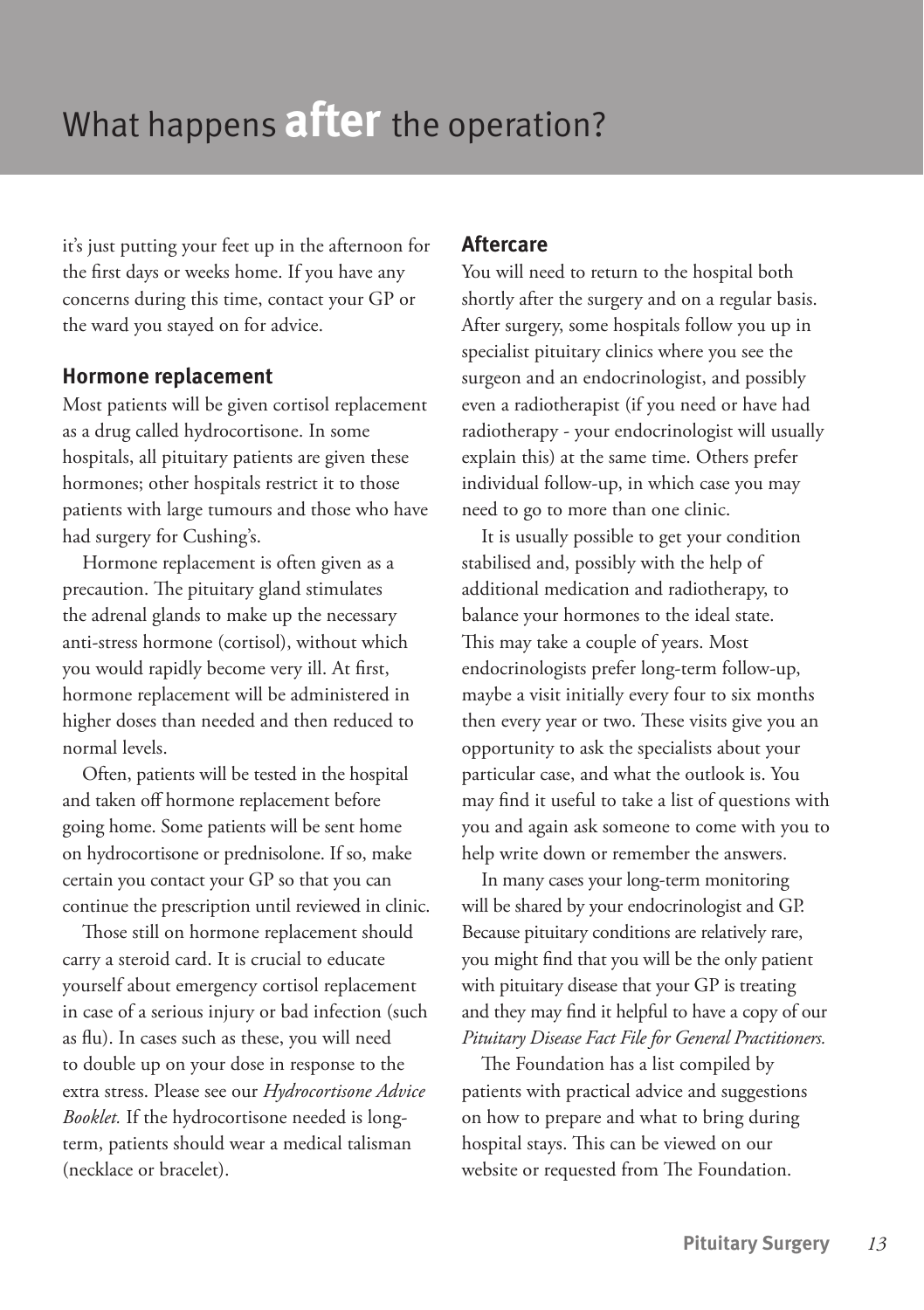#### **Surgery - one patient's story**

**The following story is of a man who had all the symptoms of a large non-functioning pituitary adenoma: vision loss, hormonal problems (particularly loss of sex hormones and cortisol) and severe headaches.**

**Everything moved quickly from the point of diagnosis. I saw a number of specialists for tests and a scan revealed a large tumour of my pituitary gland. My neurosurgeon proposed to remove it through the nose. I started taking replacement hormones and these made me feel much better. The headaches and vision problems in my left eye were still bad however.**

The tumour was one of the largest the surgeon had seen. It had partially severed my left optic nerve. The operation was for me the easy part. Everyone was wonderful and very supportive.

When I woke up I was in intensive care. There were tubes and needles everywhere and a wonderful nurse seemed to be looking after me on a full-time basis. I was alive and it was over! My nose seemed as big as 'Mount Everest'. I had to acknowledge every touch as the nurse gently prodded my toes, etc. to see if everything was working. Could I see this, could I see that? Could I feel this, could I feel that? After a few hours of intensive care I was

dispatched back to my ward. My other overwhelming recollection of intensive care is of feeling very, very tired. I had my operation in the evening so I guess I was up all night! Anyway, I slept soundly once I was back on the ward.

For a few days I felt OK lying down but very odd when I sat up. I began to wonder if I would ever sit up and walk about again. Also my eyesight was all over the place. I had my nose filled with nasal packs and this was uncomfortable but not a real problem. Quite soon however, I returned to normal and within 5 days I was going for walks around the hospital and even outside. I was home within a week of the operation. My vision settled down within a month and the headaches also went at about the same time and never came back.

I now rub on the (testosterone) gel once a day and take pills every day but in truth this has no negative impact on my life whatsoever. I have regular check ups and my endocrinologist recently said that I need only return to clinic every two years.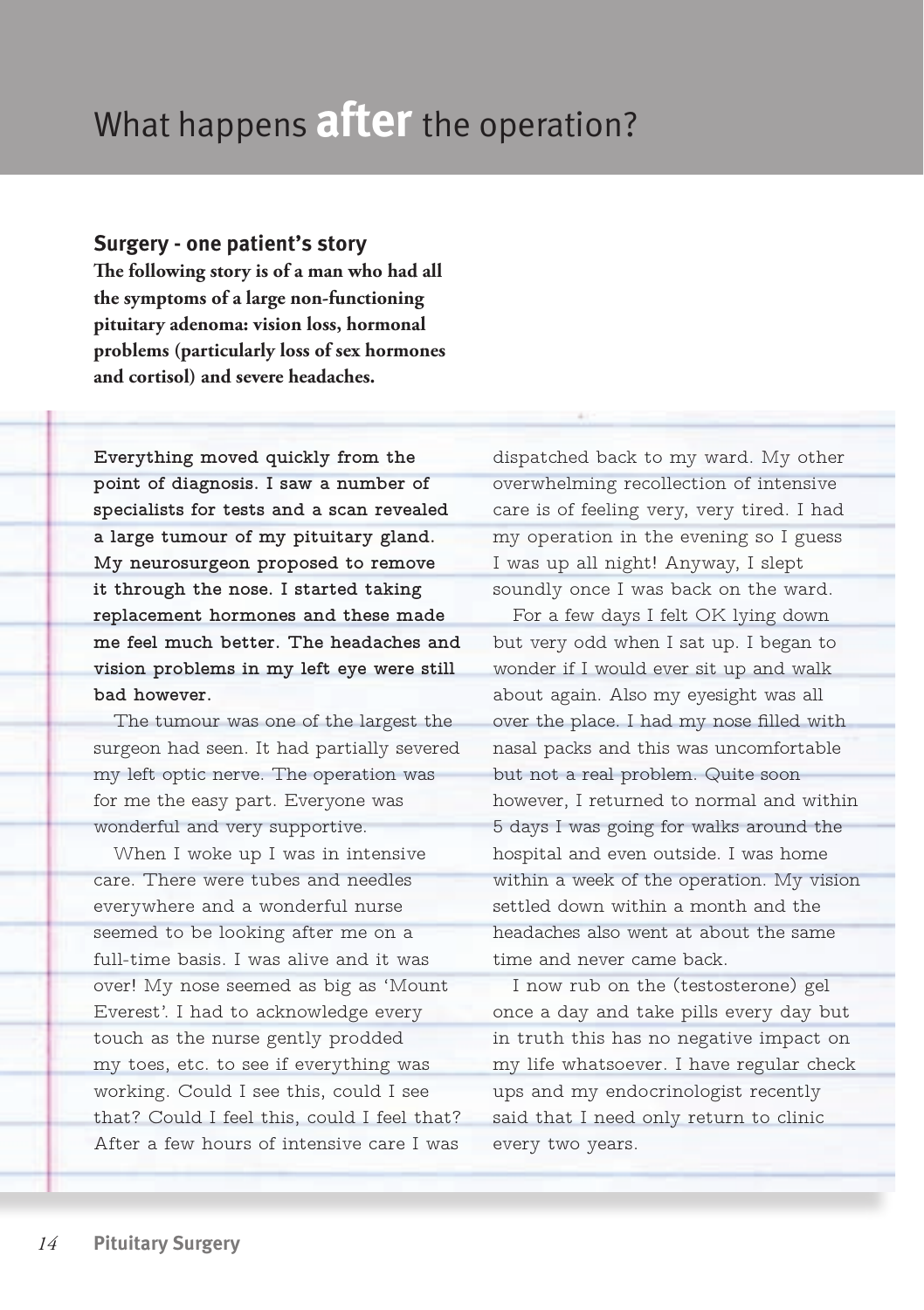

#### **Radiotherapy is sometimes used as part of the overall treatment for pituitary tumours (also called pituitary adenomas).**

The aim of radiotherapy treatment for patients with pituitary tumours is to control the growth of the tumour (or any remaining tumour after surgery) and prevent it enlarging. In some cases, radiotherapy also results in shrinkage of the tumour, but this can take many months or years to happen.

Although radiotherapy treatment is most often used for patients with cancer, patients with pituitary tumours do not have cancer; their tumours are benign.

Pituitary tumours grow very slowly and tend to respond to radiotherapy slowly as well. Because of this, if radiotherapy treatment is required, it does not need to be given urgently within days or weeks of surgery and can safely be given months after the operation.

#### **What exactly is radiotherapy? Radiotherapy uses X-rays to treat disease and it works by damaging the DNA in the nucleus of any cells that it passes through.**

Although cells can continue to live for some time with damaged DNA, eventually cells either repair the damage and survive, or, if the damage is too great, the cell dies. This cell death happens some time after the radiation is delivered, often after the cell has divided a few times, many weeks, months or years after the treatment.

Normal body cells are better able to repair radiation damage than tumour cells and by delivering the radiotherapy using repeated small dose treatments, the chance of permanent damage to your own normal body cells is reduced. In addition, by giving many small treatments, the total dose that can safely be delivered to the tumour is higher, thus increasing the chances of success.

Radiotherapy is delivered using high-energy X-ray machines, called linear accelerators (Linacs) which are similar to CT scanners. They focus an X-ray beam onto the pituitary tumour and surrounding area, from several different angles, one at a time.

Because the radiotherapy source is external, it does not make you radioactive. It is perfectly safe for you to be with other people, including children, throughout your weeks of treatment (although not during the radiotherapy itself). External radiotherapy is usually given as an outpatient. It is planned and supervised by a Clinical Oncologist (a cancer specialist with training in radiotherapy treatment).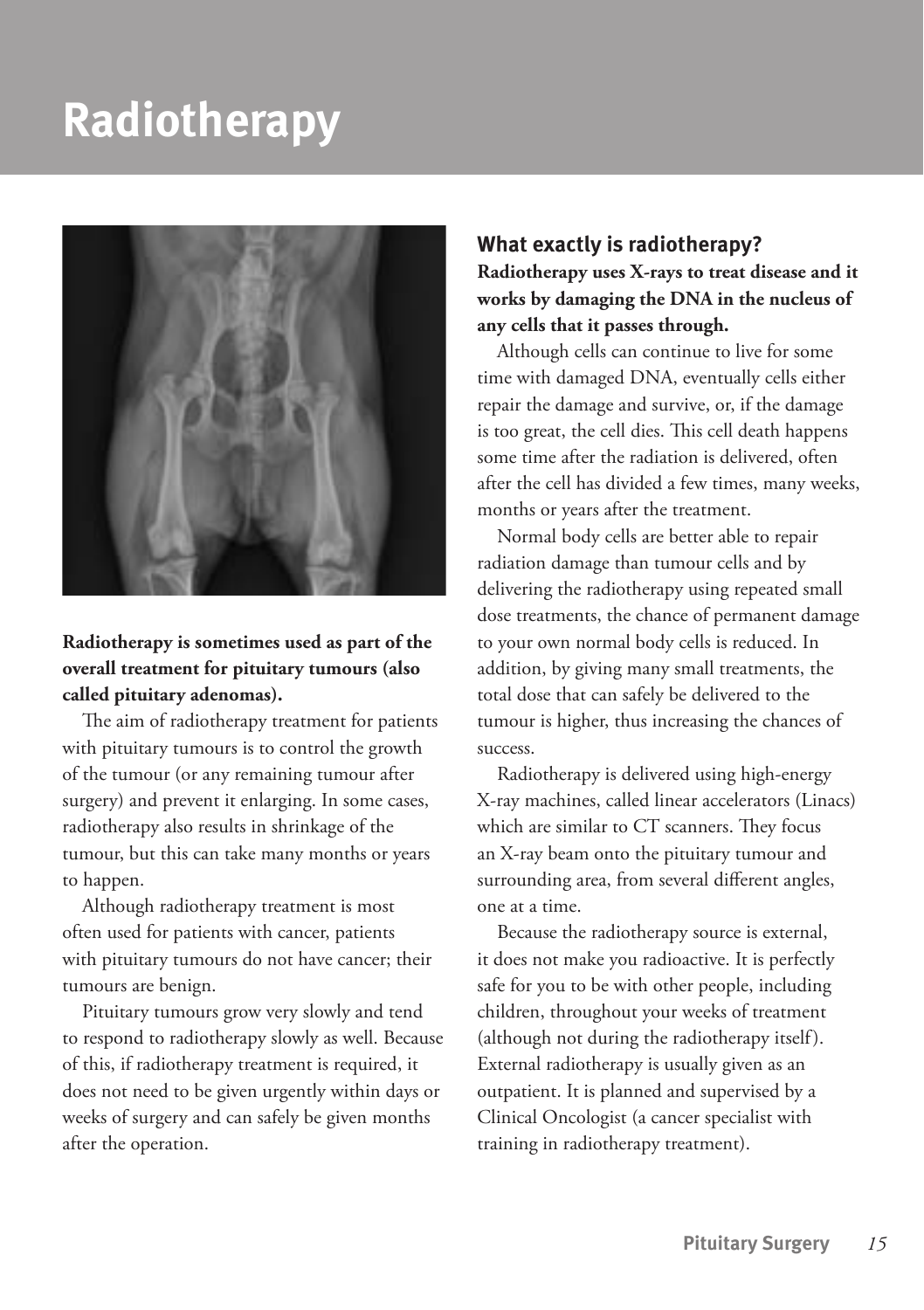#### **Why do I need to have it?**

**It is not always possible to remove the whole of the pituitary tumour during surgery without running the risk of damaging surrounding structures, such as the optic nerves (the nerves that come from the eye and enable us to see) or major blood vessels. This is particularly true of larger tumours. Although pituitary tumours are almost invariably benign, they do have a tendency to grow and if even a few cells remain after surgery, they can be the seed for a recurrence of the tumour in the same area.**

Following surgery, patients undergo further scanning (MRI or CT) and blood tests. Their cases are then reviewed and discussed by the multi-disciplinary team (including an endocrinologist, neurosurgeon and radiotherapist) looking after them. A consensus decision on each case is then made by the team and recommended to the patient. In general, radiotherapy is considered for patients:

- Who have evidence of persisting tumour outside the pituitary fossa (the space where the pituitary gland sits) following surgery
- Whose tumour is secreting a hormone that continues to be raised in blood tests following surgery despite treatment with drugs
- Whose pituitary tumour re-grows (this would be some time after surgery, perhaps following a second operation)

Some patients, whose post-operative scan shows minimal persistent tissues within the pituitary fossa only, are not given radiotherapy after surgery. They are followed up with annual scans, blood tests and visual field checks.

#### **How effective is radiotherapy?**

When we look back on patients treated 20 years ago, radiotherapy is very effective.

- Re-growth of the tumour is prevented in nine out of ten patients (for similar types of patients who were not given radiotherapy following surgery, the tumour re-grew in over half of all cases)
- Half the patients whose eyesight has been affected by the tumour notice an improvement following surgery and radiotherapy
- For those patients who are receiving radiotherapy, in order to reduce hormone secretion, it is effective in nine out of ten patients, starting about two years after radiotherapy and continuously improving for ten to fifteen years



#### **What should I expect?**

The Clinical Oncologist will see you in the oncology clinic. The radiotherapy treatment will be explained to you and side effects outlined (see page 18). You will be

asked to sign a consent form in order to receive the treatment. Your treatment will be carefully planned by a Clinical Oncologist, who will be assisted by a physicist and radiographers (who operate the machines that give you your treatment). The actual radiation is delivered in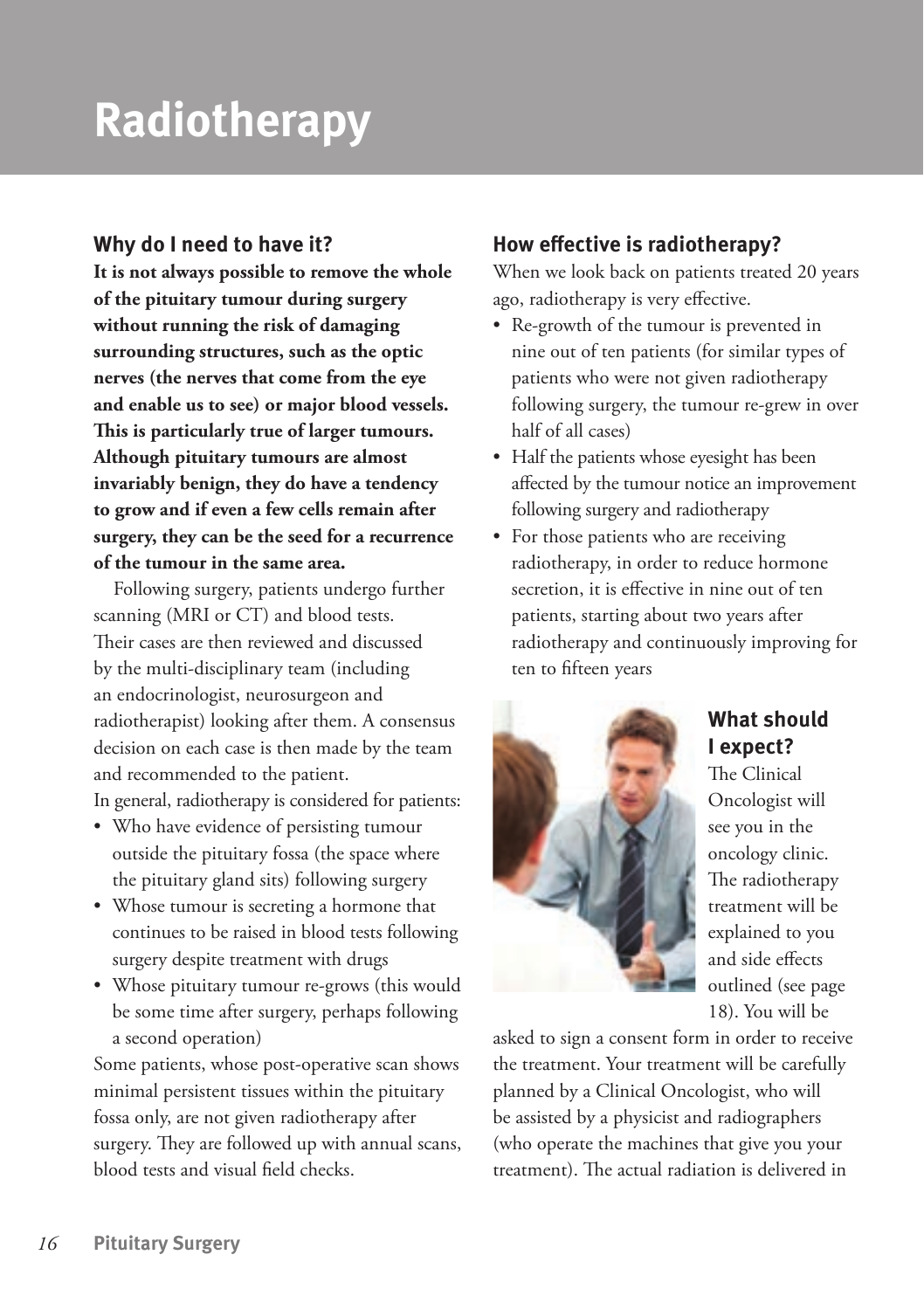small daily doses (called fractions) over a period of five to six weeks (usually Monday to Friday only, with a rest at the weekend).

Because radiotherapy has to be very precise to treat exactly the right area of your body, it is essential your head and neck are kept as still as possible during treatment. Before your treatment begins, you will attend the clinic on two or three occasions to have a special mask or fixation device made, with generous holes for your eyes, nose and mouth to allow you unrestricted breathing. You will need to have scans or X-rays taken whilst wearing the mask or fixation device so that the treatment can be planned and the accuracy of the planned treatment confirmed. Some centres show you pictures to explain this.

A linear accelerator, a machine which generates high voltage X-ray beams, is used to deliver the treatment. You will lie on a treatment couch for approximately 15 minutes each day for the positioning and delivery of the therapy. The therapy itself takes about two minutes.

Radiation beams are shone from the linear accelerator from multiple directions, usually entering the head at the hairline of each temple (above or in front the ears) and the hairline of the forehead. They meet at the point within the pituitary gland where treatment is needed.

#### **How is the fixation device or mask used?**

There are a number of ways of ensuring that your head remains immobile during the treatment.

A clear plastic mask is often used. You visit the mould room where a cast of your head is

made. Once this is done, and after you have left, clear plastic is moulded into the cast to form the mask, which fits your head and neck snugly. You attend again to have the mask fitted and then to have the scans and X-rays needed to plan the radiotherapy.

During treatment, the mask is placed over your face and then attached to the treatment couch. You need the fixation device to immobilise your head during treatment, enabling very accurate treatment. This enables the dose of radiation to be concentrated in the exact area, reducing the risk of damaging the tissues the radiation passes through on its way to the pituitary gland.

More recently, some departments are using thermoplastic masks. This uses a special sheet of plastic with holes in it. Once warmed it becomes very flexible and can be pulled down over your face and fixed to the baseboard that you are lying on. Scans for planning the radiotherapy can be carried out on the same day using this system.

Finally, some departments use a stereotactic system. This involves having a special impression made of the upper teeth and back of head. These are attached to a ring, which fits on to the head and is pulled tight using velcro straps over the top of the head. The ring is then clipped to the treatment couch.

Whichever system is used, the staff in the mould room will explain it fully to you before you start. However, if you have questions or concerns, you should feel free to ask any member of the team before treatment. In general, with the mask system, it is best for men to shave off beards and moustaches to ensure the snuggest fit throughout treatment.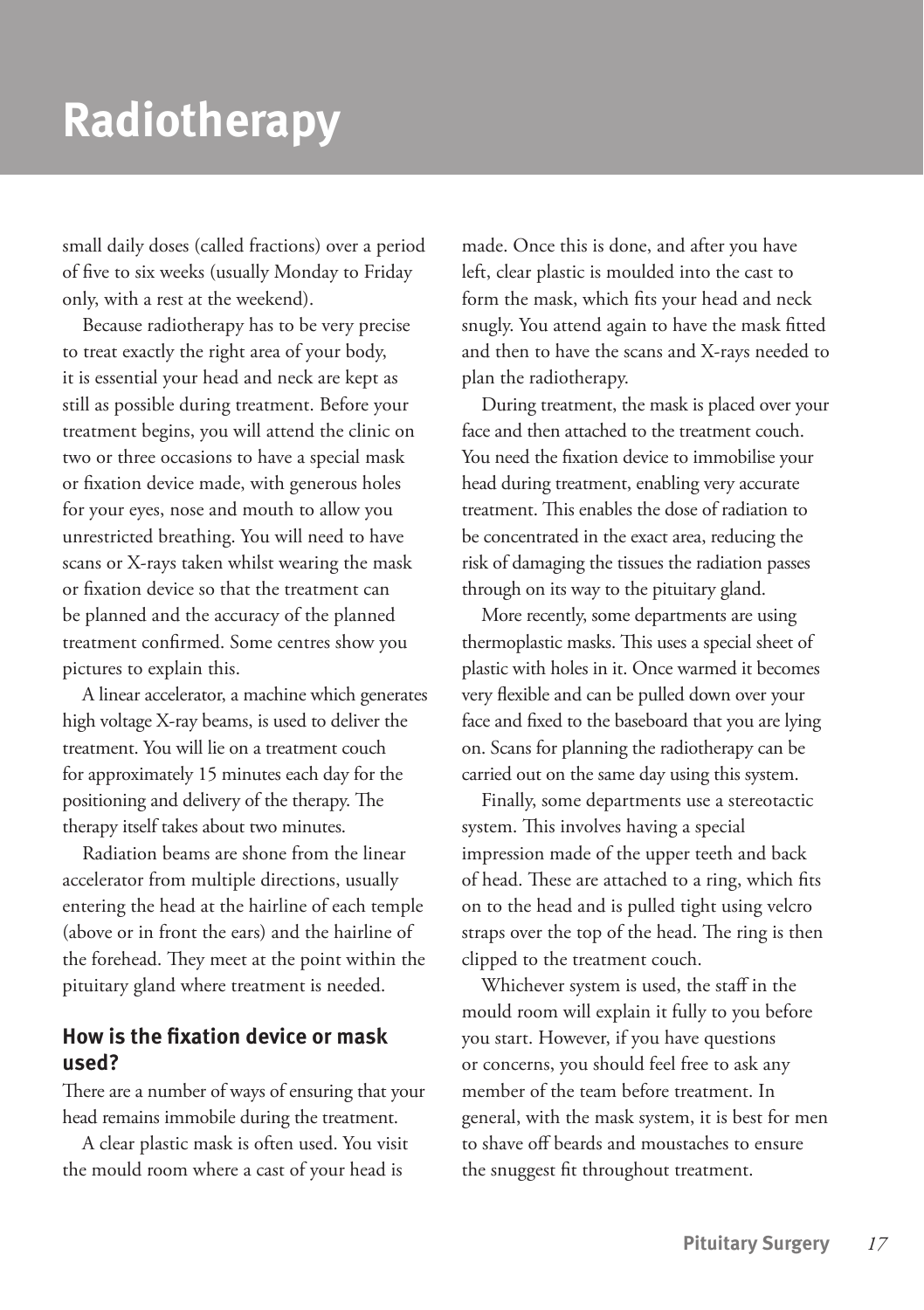#### **Will I have any side effects?**

**Radiotherapy is painless and you will not feel anything. You will leave the treatment room having sensed nothing of the X-ray beam therapy. However, some patients find that they have an altered sense of taste and smell but these should return to normal within about two months. During the course of the treatment, patients do feel increasingly tired and may need to sleep longer at night or in the afternoon. This usually wears off after a month or two. Some patients feel queasy during the radiotherapy and occasionally patients are sick. Eating small meals frequently usually helps this. Your oncologist will give you medication to reduce nausea if necessary.**

After three weeks of treatment, the skin at the point where the beam passes into and out of the head in the temples, the high forehead and the nape of the neck will become pink, perhaps sore and itchy. Hair at these places will start to fall out. But, in most cases, this will re-grow within three to six months. Your oncologist will give you medication to reduce soreness if necessary.

#### **What is Stereotactic radiosurgery?**

Some patients with pituitary tumours are offered treatment using stereotactic radiosurgery. This may be delivered in two different ways - gamma knife treatment or stereotactic radiosurgery using a linear accelerator. These use a machine that can deliver a single high dose radiation treatment with more precision than standard radiotherapy. The gamma knife uses multiple gamma rays focused on the tumour. Gamma rays are lower

energy X-rays than those used in conventional radiotherapy machines (linear accelerators). It is now possible to deliver stereotactic radiosurgery using special attachments to standard linear accelerators used for conventional radiotherapy. The effect of these two different ways of delivering stereotactic radiosurgery is identical.

The advantage of stereotactic radiosurgery is that this is a single treatment, which can be delivered with a high degree of accuracy (within 1mm of the desired target area) and a rapid fall-off in dose around the target area. The disadvantage is that because it is a single treatment, the potential for damaging normal tissues is much higher than for standard radiotherapy and so it is only used for selected cases where the tumour is small and some way distant from the brain and optic nerves, minimising the dose to these important structures. It is sometimes used when standard radiotherapy has been used previously and the tumour has recurred in a position where it can be safely treated by stereotactic radiosurgery. Stereotactic radiosurgery using linear accelerators or a gamma knife is only available in a limited number of specialist centres within the UK.

#### **Are there any permanent side effects?**

There are some side effects; however the majority are easily helped. It is important for you to weigh up the chances of the treatment helping you against the risk and seriousness of possible side effects.

• There is an increased chance of requiring pituitary hormone replacement therapy in the years following radiotherapy. About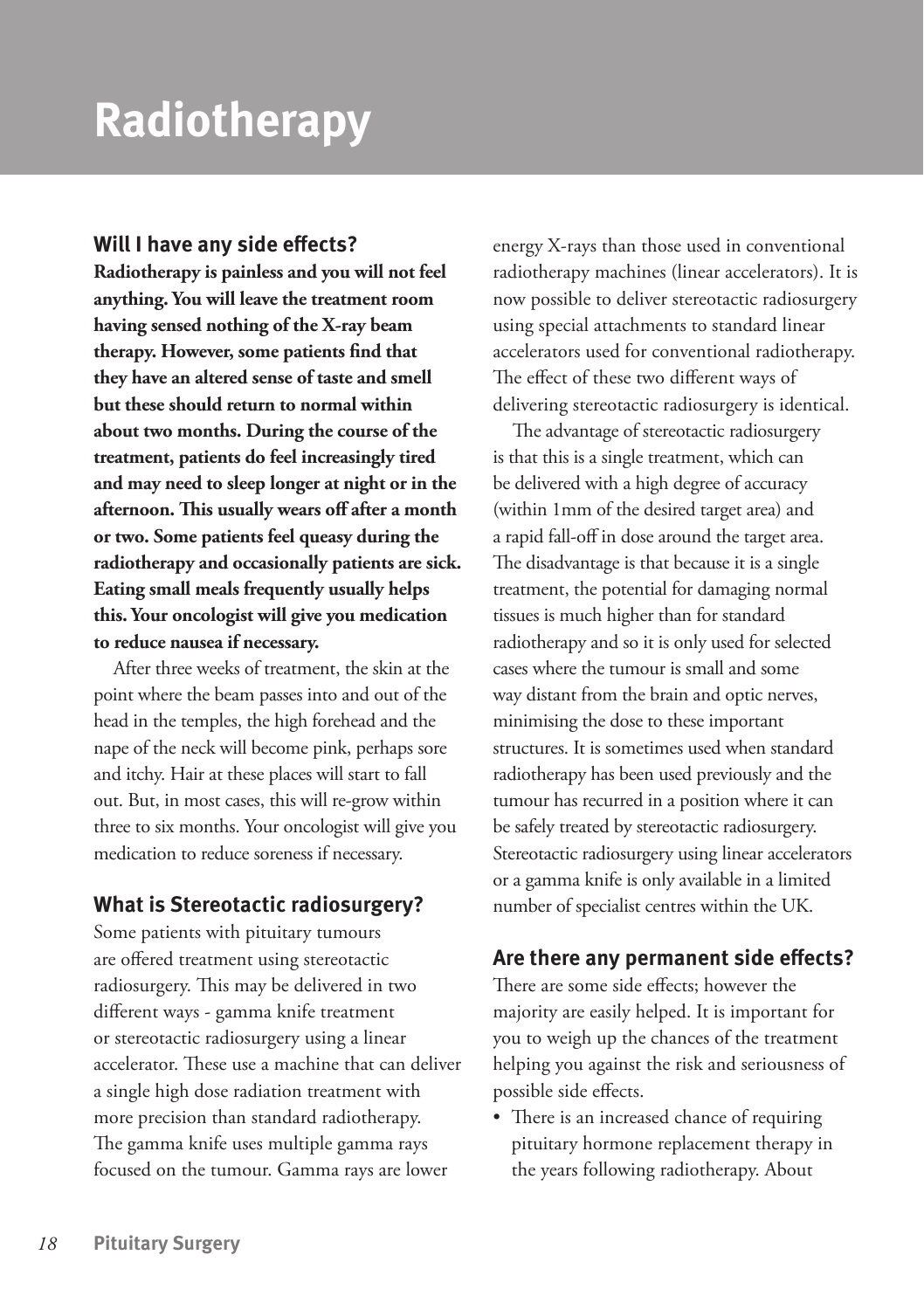half of patients who are not already taking hormone replacement tablets when the radiotherapy starts will eventually need to take them. This need can take five to 20 or more years to appear. Patients are usually given male or female hormones using a gel, injections, tablets, and steroid and thyroid hormones via tablets. Please see our booklet *The Pituitary Gland: Its Conditions and Hormones Explained*

- Patients with pituitary tumours have a slightly higher risk than the general population of having a stroke. This may be partly to do with radiotherapy and partly to do with the pituitary tumour and effect of raised pituitary hormones
- There are some very rare side effects. In less than one in 100 patients, the eyesight may become worse following radiotherapy. By 20 years following radiotherapy, two in 100 patients will have developed a further brain tumour. This is not the case for radiosurgery; there is no evidence for second tumours.

#### **After-care**

Your after care will continue to be monitored on a regular basis and this will be shared between your endocrinologist and GP. Because pituitary conditions are relatively rare, you might find that you will be the only patient with a pituitary condition that your GP is treating and they may find it helpful to have a copy of our *Pituitary Disease Fact File for General Practitioners.*

#### **Radiotherapy questions**

- **Q:** *Will I be able to attend my local hospital for treatment?*
- **A:** Linear accelerators, the machines needed to deliver a course of radiotherapy, are usually situated in large cancer centres. These machines are sophisticated and expensive and require specially trained staff. So you will probably have to travel to your nearest specialist cancer (oncology) centre.

#### **Q:** *Will I be able to drive myself to and from the hospital?*

**A:** This will depend a little on how tired you become. If at all possible, try and have someone with you who can share the driving or take over if you are very tired. If you have to travel to and from the hospital on public transport, talk to the hospital staff as they might be able to time your treatment each day to fit in with bus and train timetables. You should inform the DVLA of your diagnosis and the treatment you are receiving.

#### **Q:** *Will I be able to work? To look after my children?*

**A:** Radiotherapy affects different people in different ways. Many patients are able to continue working throughout their course of treatment while others do find they get very tired, especially towards the end of the course. If you do experience tiredness, listen to your body and allow yourself extra time to rest. Try and maintain a healthy diet and drink plenty of fluids.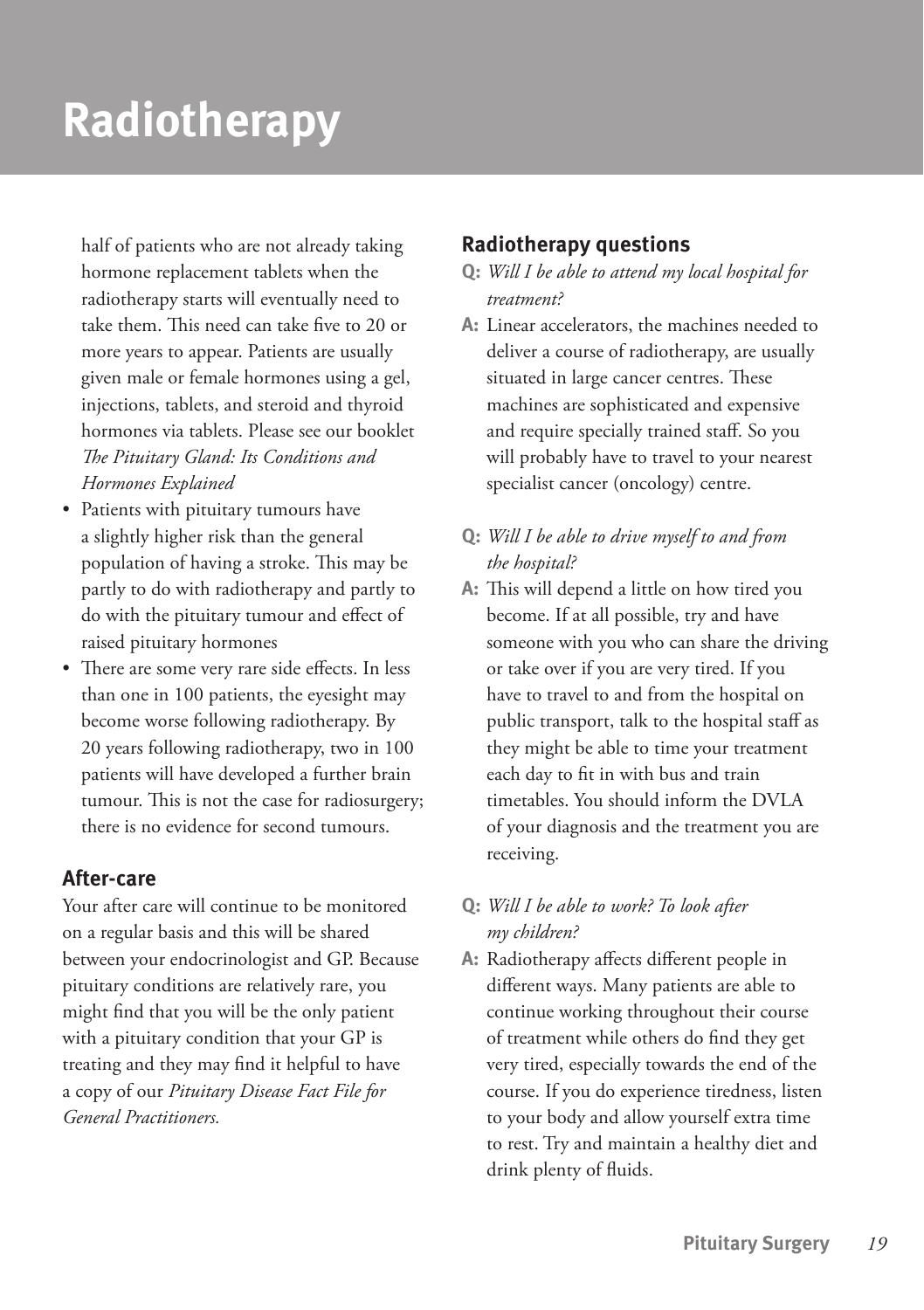**Q:** *I'm claustrophobic - will I be able to cope?*

- **A:** Tell the oncologist and radiotherapy staff of your concerns. It is quite normal to feel anxious about having your treatment but as you get to know the staff (who will probably be the same every day) and the procedure, it should become easier. Do try and relax and don't be afraid to express your fears to the staff as they are there to help you. Don't be afraid to ask questions if there is anything you do not understand. This is especially important when you start your treatment.
- **Q:** *How long is it before the treatment is fully effective?*
- **A:** The effects of radiotherapy are gradual and cumulative over a period of several years.

#### **Radiotherapy - One patient's story**

**I had been warned of the possibility that I might need radiotherapy (RT) after my surgery, as my tumour was very large, but, even so, was somewhat dismayed when the need was confirmed. After a short wait I headed off to the local cancer centre to see what was in store. More unknowns!**

The specialist was really interested in pituitary tumours and took great care in explaining what was going to happen, in particular all the preparation that would be needed. I was concerned about my eyesight but was reassured that the beams would not affect that area. Soon I was having my mask made. The technician was brilliant. He explained

exactly what was happening, and at the times when I needed to lie still and close my eyes kept talking to me. He put pink gunge over my face, allowing space for my eyes, nose and mouth and I had to lie very still while this set, making a mould of my face. I found it quite pleasant: as the gunge warmed up, I tried to imagine I was having a very expensive beauty treatment; but I'm sure many others would find it claustrophobic.

When the transparent plastic mask was made (did I really look like that?) I had several more visits for fittings. At these my post-surgery MRI scans were used to identify exactly where the beams needed to hit the mask which became marked with an assortment of lines and crosses until it was ready.

My five and a half weeks of treatment went very quickly. It took much longer to get everything set up than it did to receive the treatment. I hated the sound of the screws fixing me down the metal screeching against the plastic! The radiographers were careful to explain everything and I had a chance to talk to the consultant at various times. I became quite sore above my ears and at the top of my forehead and some hair fell out - about the size of a 2p piece - where I was sore. It grew back quite quickly. I did get tired, perhaps the RT or perhaps the daily journey. For several years after I still needed to take medication to keep my growth hormone levels under control, but now I don't need it.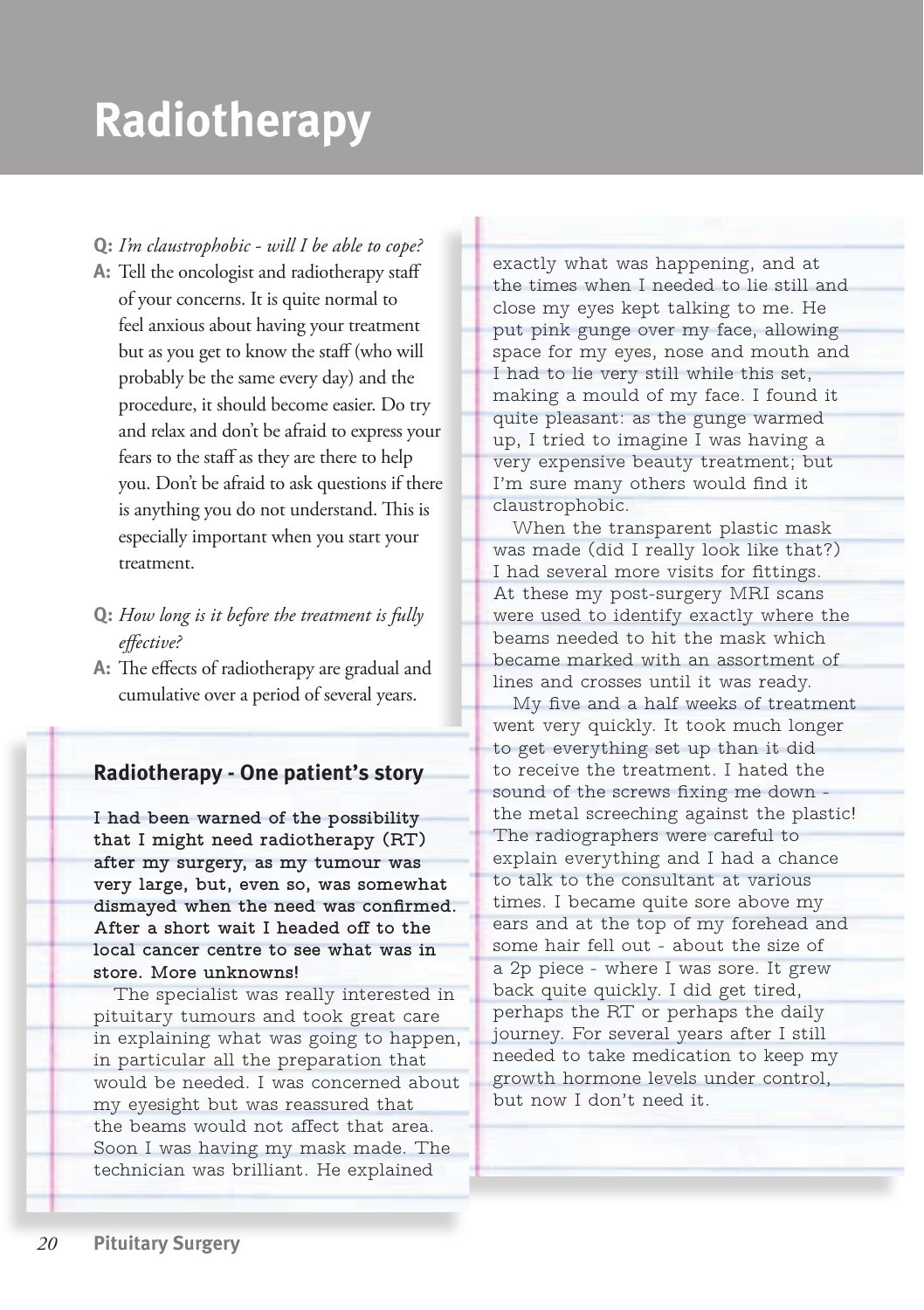

#### **Prescriptions**

**If you will have to take hydrocortisone, thyroxine or desmopressin permanently you will get free prescriptions for all medicines. Ask at your GP's surgery, hospital or pharmacist for form FP92 (EC92A in Scotland).**

The form (which will need to be signed by your doctor) tells you what to do. You will then receive an exemption certificate. These certificates only last for a finite period after which they must be renewed. Your health authority may automatically send out an application for renewal.

Information about free prescriptions and the full list of medical conditions which qualify for exemption from prescription charges can be found in leaflet HC11, available from pharmacies and main Post Offices or on www.

dh.gov.uk. If you are not sure whether you are entitled to free prescriptions, you must pay for your prescription and ask for a NHS receipt (form FP57 in England, EC57 in Scotland)

when you pay; you can't get one at a later date. This form tells you how to get your money back. You must claim within three months.

If you don't qualify for free prescriptions and need more than five prescription items in four months, or more than 14 in a year, ask your pharmacist about pre-payment certificates. This will be more economical way of paying for a large number of prescription items. NB: This information does not affect those living in Wales who do not have to pay prescription charges.

#### **Driving**

You have a legal obligation to advise the Driver and Vehicle Licensing Agency (DVLA) if thereis any reason why you should not drive. Many patients with pituitary conditions will find there are no restrictions, but you should check with your GP. The only condition likely to affect patients is having a problem with your eyesight. Trans-sphenoidal surgery does not in itself limit your entitlement to drive and your doctor or specialist will give you full advice.

DVLA say that patients with a pituitary tumour should tick the 'brain tumour' box and put a note at the side of the form, stating 'pituitary tumour'. DVLA will accept any extra brief notes with the form (or at side of form) regarding the patient's condition, such as stating 'pituitary tumour' etc. and that DVLA should contact their specialist endocrinologist for further information if required.

You may also seek further advice from the DVLA by consulting the **For England, Scotland and Wales: The Medical Adviser,**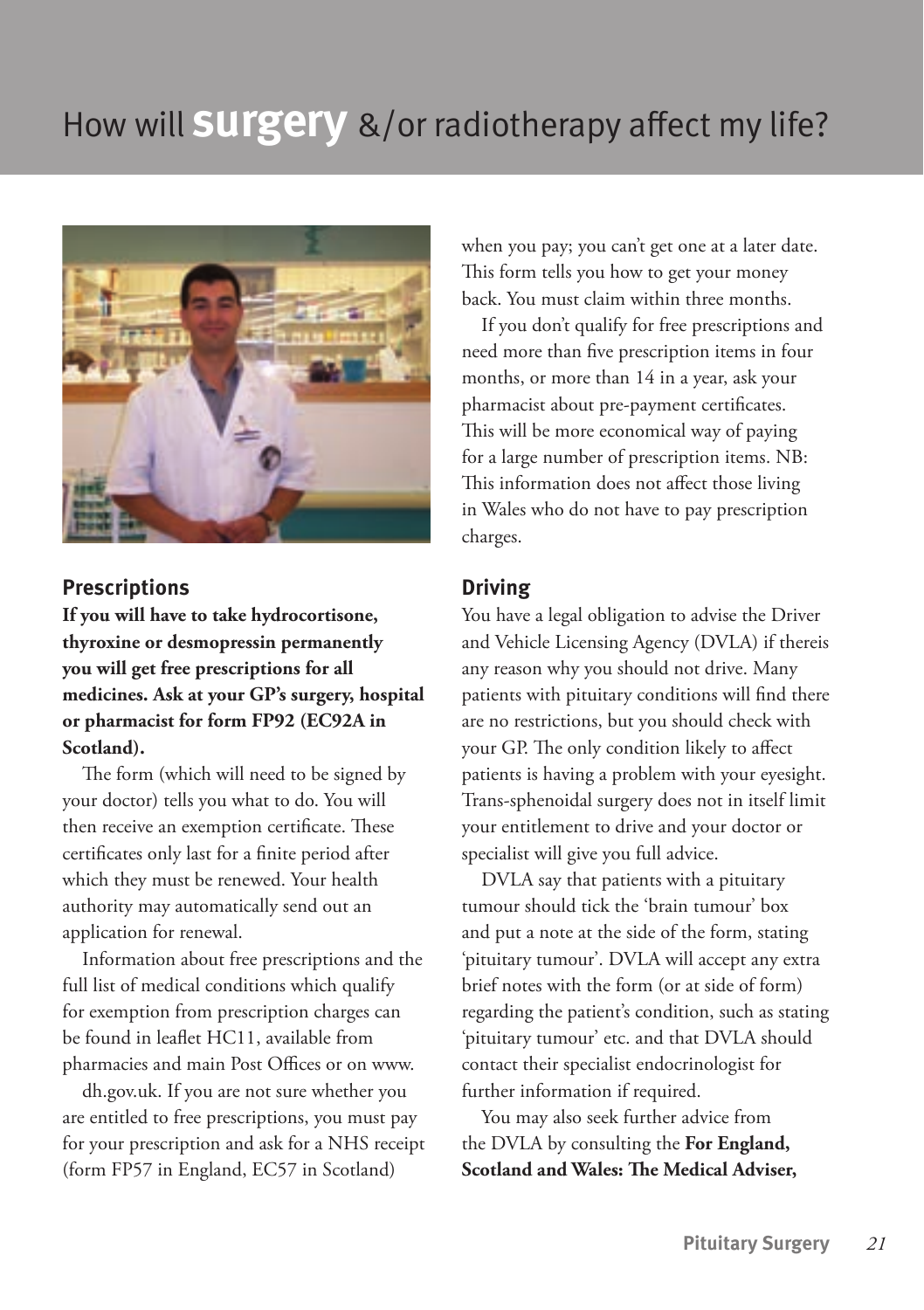**Drivers Medical Group, DVLA, Longview Road, Morriston, Swansea SA99 1TU. Tel: 01792 782337** (medical professionals only) or **mailto:medadviser@dvla.gsi.gov.uk** (medical professionals only) **For Northern Ireland: Driver and Vehicle Licensing Northern Ireland, Castlerock Road, Coleraine, BT51 3TB. Tel: 028 4703 41369**

#### **Alcohol & replacement hormones**

There is no interaction between alcohol and these drugs, and you are allowed to drink in moderation. You should restrict yourself, such as the national guidelines - currently 2 units for women and 3 units for men per day.

#### **Insurance & pensions**

Each case will need to be assessed individually. As a guide, if a pituitary tumour has been completely removed, you will probably be accepted at normal rates. Of course, each insurance company will have its own practices. You need to persevere and be specific about your condition, as the people you speak to initially may not have any medical knowledge themselves. It is not unheard of, for instance, for diabetes insipidus to be confused with diabetes mellitus (sugar diabetes).

If you would like further information please call The Pituitary Foundation or see our website for up to date insurers contact details which other patients have used, with success, and have informed us about these companies.

#### **Employment**

If your pituitary condition is causing you difficulties in retaining, seeking, or returning to employment, contact the Helpline or your local Citizens Advice for the most up to date information about employment rights and where to get advice about benefits.

Please also contact the Foundation for our *Employment booklet.*

#### **Loss of libido, infertility & relationships**

You may suffer from a low sex drive, impotence or lack of self-esteem due to the imbalance of hormones and, in some cases, physical changes. This, in turn, may cause a strain on your relationship. There is also a possibility that you may have problems conceiving. It may help to talk to your partner about how you are both feeling and to consult your GP/endocrinologist.

The Pituitary Foundation has a Well-being series including focussing on quality-of-life issues during diagnosis and treatment and another booklet addressing concerns you may face along your pituitary journey. Please contact us to request a copy of these booklets.

#### **Personal medical identification**

If you are taking hormone replacement medication, it is a good idea to wear a medical information bracelet or equivalent as the information will help doctors if you have an accident and are unconscious.

There are various medical emblems available; our website includes contact details for several organisations.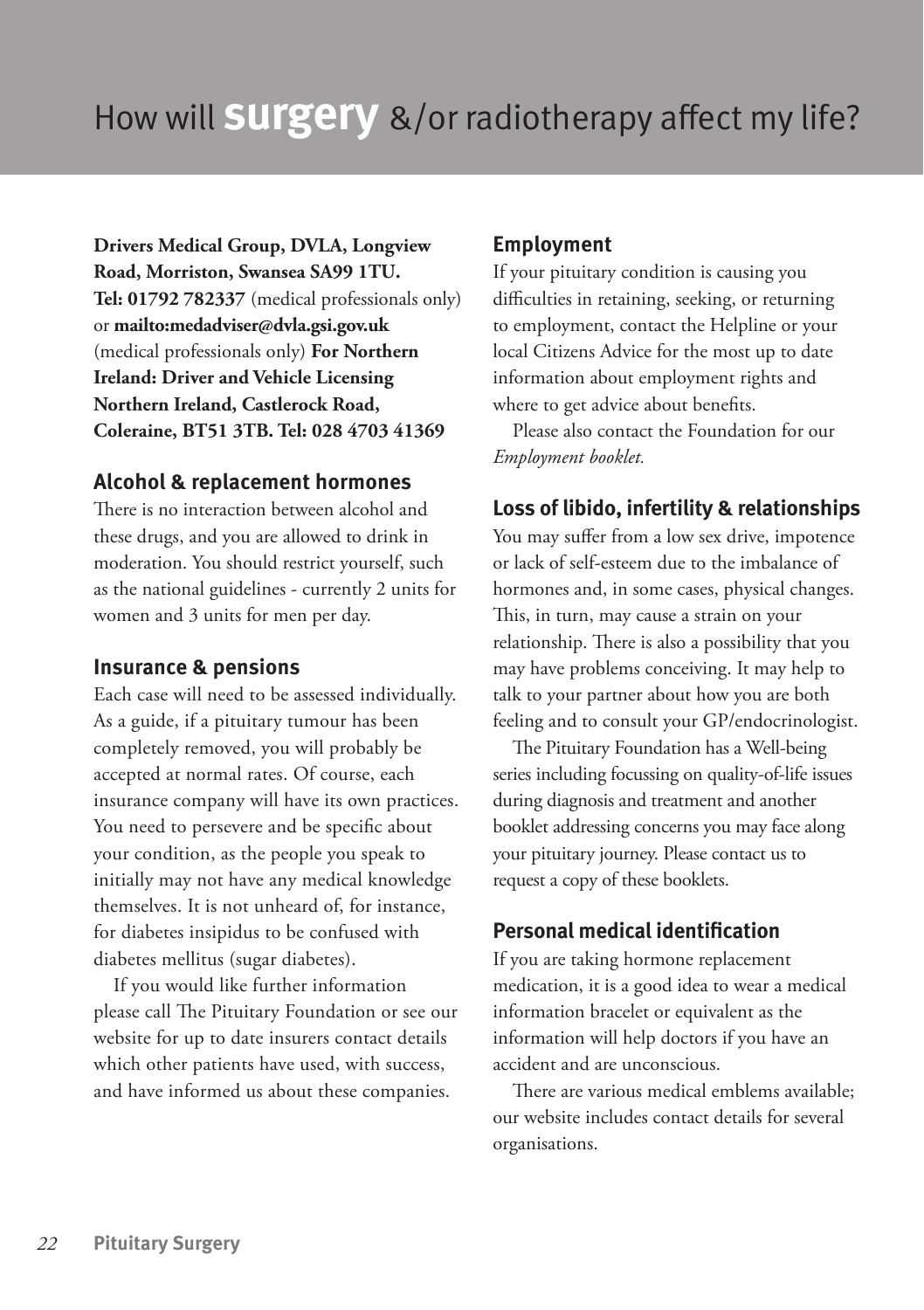### **Please support The Pituitary Foundation**

#### **Join the The Pituitary Foundation today and enjoy the benefits of membership!**

- ✔ Receive our members' magazine, *Pituitary Life*, three times a year full of the latest information, updates and patient stories, to help you better understand, or manage your pituitary condition.
- ✔ Our monthly e-bulletin, which includes the latest pituitary news, information and ways to get involved.
- $\vee$  Become an important part of the only charity in the UK providing support to pituitary patients.
- ✔ Receive a welcome pack and a membership card and enjoy discounts to Pituitary Foundation events, such as our conferences.
- ✔ Give us a stronger voice to raise awareness, and understanding, of pituitary disorders.

Individual membership costs **£25.00** for a full year, which is only **£2.08** a month!

(Family, concessionary and life membership rates are also available). To become a member, please complete the form below and return to us with your payment (cheques made payable to *The Pituitary Foundation*) to:

#### **The Pituitary Foundation, 86 Colston Street, Bristol, BS1 5BB**

If you would like to pay for your membership by standing order,

please contact **0117 370 1333** or to join online visit **www.pituitary.org.uk**

| I wish to become a Member of THE PITUITARY FOUNDATION                                                                           |                        |  |                                                   |                 |  |
|---------------------------------------------------------------------------------------------------------------------------------|------------------------|--|---------------------------------------------------|-----------------|--|
| Title:                                                                                                                          | <b>First Name:</b>     |  | Surname:                                          |                 |  |
| Home<br>Address:                                                                                                                |                        |  |                                                   |                 |  |
| Postcode:                                                                                                                       |                        |  |                                                   |                 |  |
| Telephone No:                                                                                                                   |                        |  | Email:                                            |                 |  |
| Please tick $(V)$ the type of Membership you require:                                                                           |                        |  |                                                   |                 |  |
| Individual                                                                                                                      | $\Box$ £25.00 (annual) |  | Joint<br>$\mathbf{I}$                             | £35.00 (annual) |  |
| Life Membership $\Box$ £350.00                                                                                                  |                        |  | Concessionary <sup>*</sup> $\Box$ £15.00 (annual) |                 |  |
| Additional donation (optional) $\mathcal{L}$                                                                                    |                        |  |                                                   |                 |  |
| *(Concessionary rate for people on a state pension, in receipt of state benefits, on low income, students, and under 18s only). |                        |  |                                                   |                 |  |

**Yes!** I want to Gift Aid any donations I have made in the past, present and future to The Pituitary Foundation. I am a UK taxpayer and understand that if I pay less Income Tax and/or Capital Gains Tax than the amount of Gift Aid claimed on all my donations in that tax year it is my responsibility to pay any difference. Please notify The Foundation if you want to cancel this declaration, change your name or full address, or no longer pay sufficient tax on your Income or Capital Gains.

| Signature: | )ate: |  |
|------------|-------|--|
|            |       |  |

۹